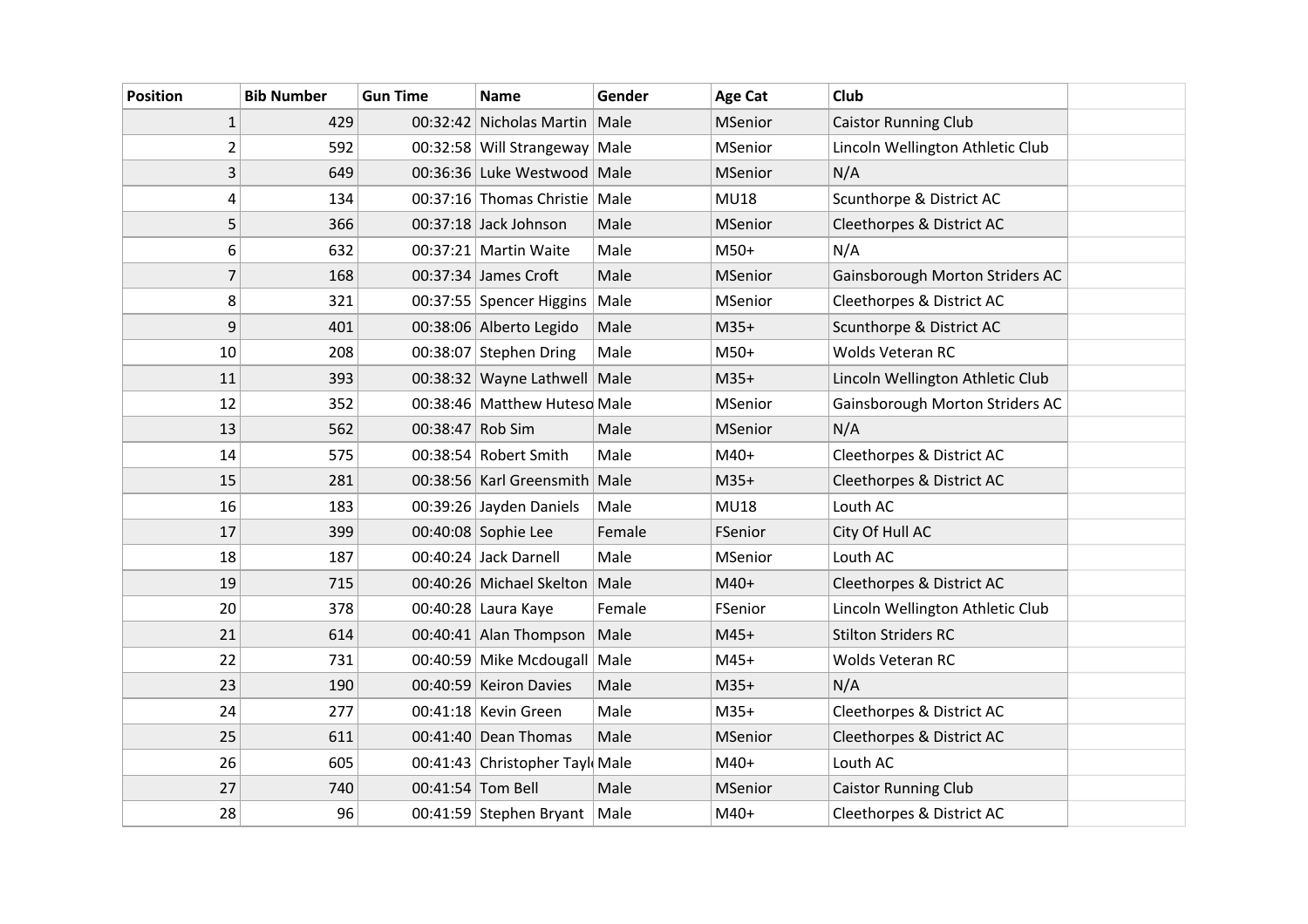| 29 | 391 | 00:42:06 Craig Lane             | Male   | $M35+$      | Humber Triathletes/Team Dynamic |
|----|-----|---------------------------------|--------|-------------|---------------------------------|
| 30 | 573 | 00:42:07 Lee Smith              | Male   | $M35+$      | <b>Grimsby Harriers</b>         |
| 31 | 671 | 00:42:24 Philip Woodhous Male   |        | $M50+$      | Cleethorpes & District AC       |
| 32 | 106 | 00:42:34 David Burrell          | Male   | $M45+$      | Cleethorpes & District AC       |
| 33 | 424 | 00:42:35 David Mannion          | Male   | $M35+$      | <b>Caistor Running Club</b>     |
| 34 | 497 | 00:42:39 Garry Perkins          | Male   | $M60+$      | <b>Wolds Veteran RC</b>         |
| 35 | 664 | 00:42:49 Beverley Wilson Female |        | $F50+$      | Cleethorpes & District AC       |
| 36 | 232 | 00:42:58 Freddie Fearn          | Male   | <b>MU18</b> | N/A                             |
| 37 | 268 | 00:42:59 Jim Gibney             | Male   | $M40+$      | <b>Wolds Veteran RC</b>         |
| 38 | 400 | 00:43:04 Mark Leggott           | Male   | $M55+$      | N/A                             |
| 39 | 620 | 00:43:11 Jonathan Troop         | Male   | $M35+$      | Cleethorpes & District AC       |
| 40 | 742 | 00:43:19 Marc Johnson           | Male   | MSenior     | N/A                             |
| 41 | 158 | 00:43:25 Jonny Cousins          | Male   | MSenior     | N/A                             |
| 42 | 109 | 00:43:26 Andrew Byatt           | Male   | MSenior     | <b>Caistor Running Club</b>     |
| 43 | 267 | 00:43:27 Dave Gibney            | Male   | $M45+$      | <b>Wolds Veteran RC</b>         |
| 44 | 595 | 00:43:29 Oliver Sullivan        | Male   | <b>MU18</b> | N/A                             |
| 45 | 447 | 00:43:31 Lea Meinecke           | Female | <b>FU18</b> | <b>Caistor Running Club</b>     |
| 46 | 202 | 00:43:37 Andrew Douglas Male    |        | M40+        | N/A                             |
| 47 | 255 | 00:43:41 Martyn Gammid Male     |        | $M45+$      | N/A                             |
| 48 | 282 | 00:43:42 Nick Gregory           | Male   | $M55+$      | Cleethorpes & District AC       |
| 49 | 7   | 00:43:44 Nathan Addlesee Male   |        | MSenior     | N/A                             |
| 50 | 533 | 00:43:51 Jason Robinson         | Male   | MSenior     | N/A                             |
| 51 | 483 | 00:43:52 Malcolm Packer   Male  |        | $M55+$      | Wolds Veteran RC                |
| 52 | 164 | 00:43:53 Christopher Coy   Male |        | $M45+$      | N/A                             |
| 53 | 241 | 00:43:55 Richard Flint          | Male   | $M40+$      | N/A                             |
| 54 | 479 | 00:44:07 James Ogley            | Male   | M40+        | <b>Wolds Veteran RC</b>         |
| 55 | 418 | 00:44:08 Ella Macpherson Female |        | <b>FU18</b> | N/A                             |
| 56 | 498 | 00:44:15 William Pike           | Male   | $M50+$      | <b>Bridlington Road Runners</b> |
| 57 | 28  | 00:44:30 Shaun Atkinson Male    |        | $M35+$      | East Hull Harriers & AC         |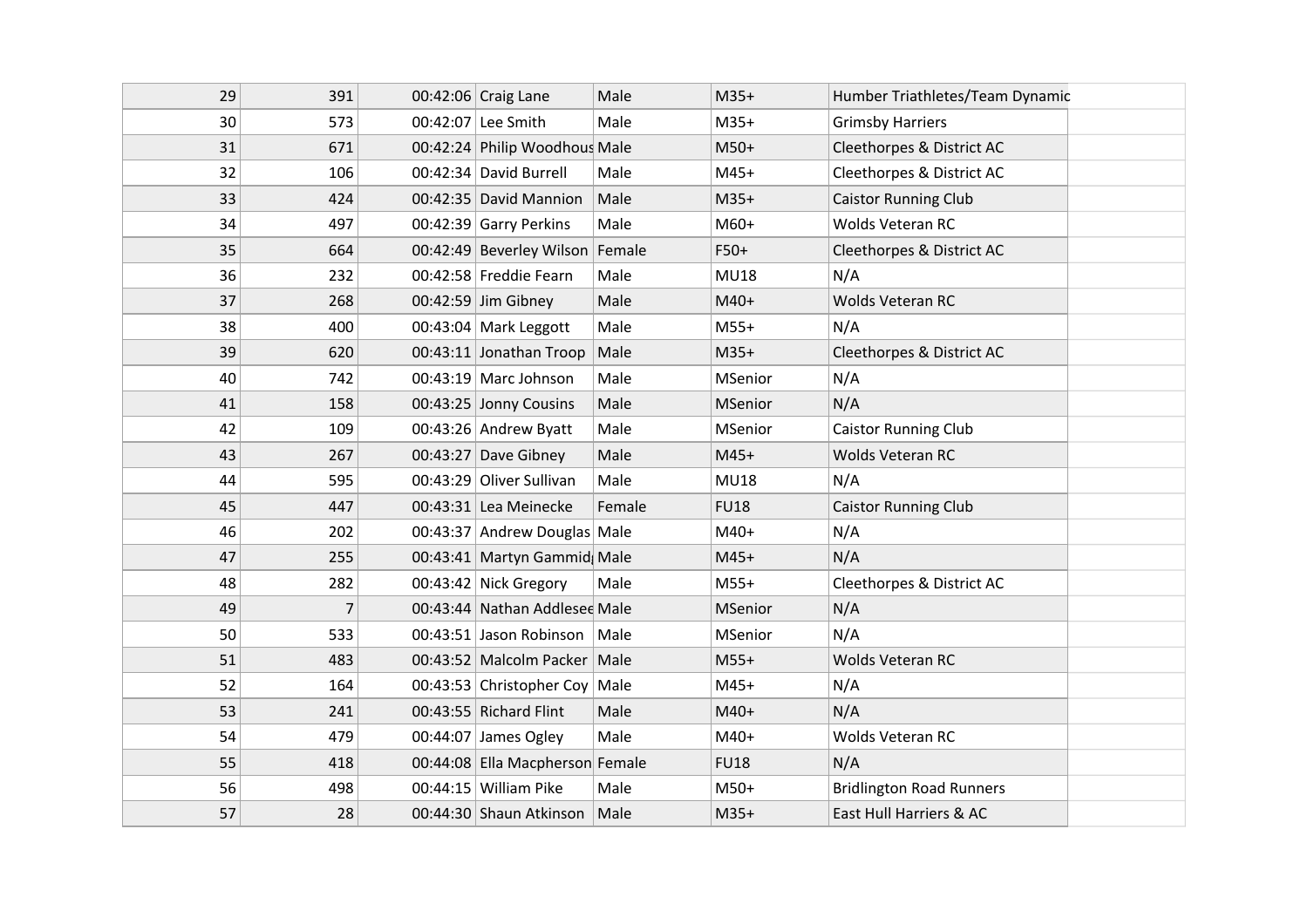| 58 | 279 |                   | $00:44:40$ David Green         | Male   | $M35+$         | N/A                             |  |
|----|-----|-------------------|--------------------------------|--------|----------------|---------------------------------|--|
| 59 | 670 |                   | 00:44:45 Christopher Wod Male  |        | $M40+$         | <b>Wolds Veteran RC</b>         |  |
| 60 | 414 |                   | 00:44:46 Andrew Love           | Male   | $M40+$         | <b>Farsley Flyers</b>           |  |
| 61 | 661 |                   | 00:44:53 James Williamso Male  |        | <b>MSenior</b> | <b>Goole Viking Striders</b>    |  |
| 62 | 635 |                   | $00:44:54$ Kevin Wallis        | Male   | $M55+$         | Louth AC                        |  |
| 63 | 493 | 00:44:58 Joe Pell |                                | Male   | <b>MSenior</b> | <b>Sleaford Striders AC</b>     |  |
| 64 | 156 |                   | 00:45:00 Lee Corrigan          | Male   | $M45+$         | N/A                             |  |
| 65 | 422 |                   | 00:45:02 Jonathan Manch Male   |        | <b>MU18</b>    | Barton & District AC            |  |
| 66 | 522 |                   | 00:45:18 Bob Rennie            | Male   | $M35+$         | <b>Skegness Coasters</b>        |  |
| 67 | 385 |                   | 00:45:26 Andrew King           | Male   | $M35+$         | <b>Witham Runners</b>           |  |
| 68 | 330 |                   | 00:45:27 Barry Holcombe Male   |        | $M40+$         | <b>Wolds Veteran RC</b>         |  |
| 69 | 735 |                   | 00:45:28 Jake Copp             | Male   | MSenior        | N/A                             |  |
| 70 | 365 |                   | 00:45:32 Mark Johns            | Male   | $M50+$         | <b>Goole Viking Striders</b>    |  |
| 71 | 30  |                   | 00:45:36 Steve Babb            | Male   | $M45+$         | City Of Hull AC                 |  |
| 72 | 93  |                   | 00:45:38 John Brown            | Male   | MSenior        | Cleethorpes & District AC       |  |
| 73 | 349 |                   | 00:45:49 Simon Hunt            | Male   | $M40+$         | Gainsborough Morton Striders AC |  |
| 74 | 107 |                   | 00:45:55 Dave Burton           | Male   | $M50+$         | <b>Sleaford Striders AC</b>     |  |
| 75 | 475 |                   | 00:45:58 Mark Nurse            | Male   | $M55+$         | <b>Withernsea Harriers</b>      |  |
| 76 | 82  |                   | 00:46:02 Andrew Bradley        | Male   | $M35+$         | N/A                             |  |
| 77 | 341 |                   | 00:46:04 Colin Horton          | Male   | $M55+$         | <b>Caistor Running Club</b>     |  |
| 78 | 691 |                   | $00:46:09$ Matt Riley          | Male   | $M35+$         | N/A                             |  |
| 79 | 74  |                   | 00:46:18 Rowan Booth           | Female | $F35+$         | <b>Caistor Running Club</b>     |  |
| 80 | 646 |                   | $00:46:20$ Kieran Wells        | Male   | <b>MSenior</b> | N/A                             |  |
| 81 | 645 |                   | $00:46:20$ Mike Wells          | Male   | $M40+$         | <b>Caistor Running Club</b>     |  |
| 82 | 701 |                   | $00:46:24$ Paul Collins        | Male   | $M35+$         | N/A                             |  |
| 83 | 716 |                   | 00:46:28 Jamie Freer           | Male   | $M40+$         | N/A                             |  |
| 84 | 65  |                   | 00:46:29 Dean Bingley          | Male   | M40+           | <b>Caistor Running Club</b>     |  |
| 85 | 272 |                   | 00:46:29 Richard Goodliff Male |        | $M45+$         | Barton & District AC            |  |
| 86 | 166 |                   | 00:46:31 Mary Craig            | Female | $F50+$         | Wolds Veteran RC                |  |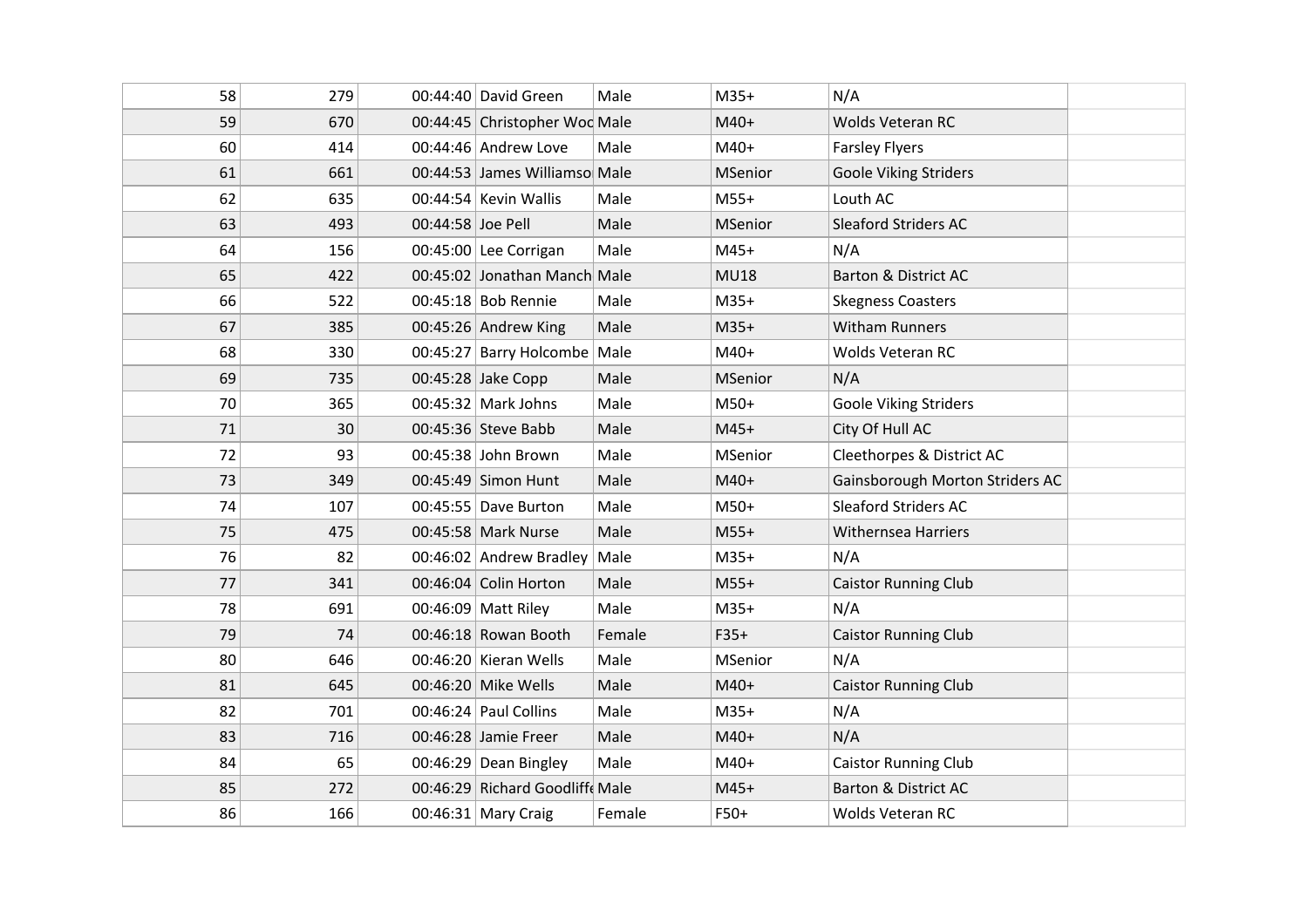| 87  | 553 |                   | 00:46:34 Andrew Shadloc Male   |        | $M45+$         | N/A                              |  |
|-----|-----|-------------------|--------------------------------|--------|----------------|----------------------------------|--|
| 88  | 217 |                   | 00:46:39 Chris Ecclestone Male |        | $M35+$         | <b>Wolds Veteran RC</b>          |  |
| 89  | 66  | 00:46:52 Joe Bird |                                | Male   | <b>MSenior</b> | Lakeside Lincoln RC              |  |
| 90  | 658 |                   | 00:47:04 David Willerton       | Male   | $M45+$         | <b>Wolds Veteran RC</b>          |  |
| 91  | 342 |                   | 00:47:19 Brian Hostad          | Male   | $M50+$         | Wolds Veteran RC                 |  |
| 92  | 582 |                   | $00:47:22$ Jon Snowball        | Male   | M40+           | Rasen Riders                     |  |
| 93  | 256 |                   | 00:47:23 Barrie Gammidge Male  |        | $M50+$         | <b>Caistor Running Club</b>      |  |
| 94  | 222 |                   | 00:47:34 John Wolverham Male   |        | $M50+$         | <b>Wolds Veteran RC</b>          |  |
| 95  | 581 |                   | 00:47:36 Daniel Snook          | Male   | MSenior        | Cleethorpes & District AC        |  |
| 96  | 335 |                   | 00:47:40 Jason Holroyd         | Male   | $M45+$         | N/A                              |  |
| 97  | 577 |                   | 00:47:45 Helen Smith           | Female | $F45+$         | LincsQuad                        |  |
| 98  | 203 |                   | 00:47:53 Nigel Dowse           | Male   | $M55+$         | Scunthorpe & District AC         |  |
| 99  | 550 |                   | 00:47:56 Amy Scott             | Female | $F35+$         | <b>Notts Women Runners</b>       |  |
| 100 | 588 |                   | 00:48:03 Kerry Stainton        | Female | $F45+$         | Louth AC                         |  |
| 101 | 260 |                   | 00:48:10 David George          | Male   | $M35+$         | Barton & District AC             |  |
| 102 | 201 |                   | 00:48:17 Cameron Donald Male   |        | <b>MSenior</b> | N/A                              |  |
| 103 | 558 |                   | 00:48:22 Helen Shillings       | Female | $F35+$         | <b>Caistor Running Club</b>      |  |
| 104 | 559 |                   | 00:48:22 Luke Shillings        | Male   | $M35+$         | N/A                              |  |
| 105 | 357 |                   | 00:48:25 Ashley Jacketts       | Male   | <b>MU18</b>    | N/A                              |  |
| 106 | 99  |                   | 00:48:27 David Buckle          | Male   | $M60+$         | N/A                              |  |
| 107 | 748 |                   | 00:48:28 Adam Cook             | Male   | <b>MSenior</b> | Vegan Runners UK                 |  |
| 108 | 446 |                   | 00:48:29 Marcel Meinecke Male  |        | $M45+$         | N/A                              |  |
| 109 | 81  |                   | 00:48:30 Matt Bradley          | Male   | $M40+$         | Wolds Veteran RC                 |  |
| 110 | 734 |                   | $00:48:31$ Barry Bradley       | Male   | $M50+$         | <b>Wolds Veteran RC</b>          |  |
| 111 | 108 |                   | 00:48:32 Roderick Burton Male  |        | $M60+$         | <b>Caistor Running Club</b>      |  |
| 112 | 428 |                   | 00:48:33 Philip Marsland       | Male   | M60+           | Gainsborough Morton Striders AC  |  |
| 113 | 251 |                   | 00:48:36 Matthew Fursey Male   |        | $M35+$         | Cleethorpes & District AC        |  |
| 114 | 727 |                   | 00:48:37 David Barker          | Male   | M40+           | White City Hull RRC              |  |
| 115 | 631 |                   | 00:48:37 Anna Vinter           | Female | $F35+$         | Lincoln Wellington Athletic Club |  |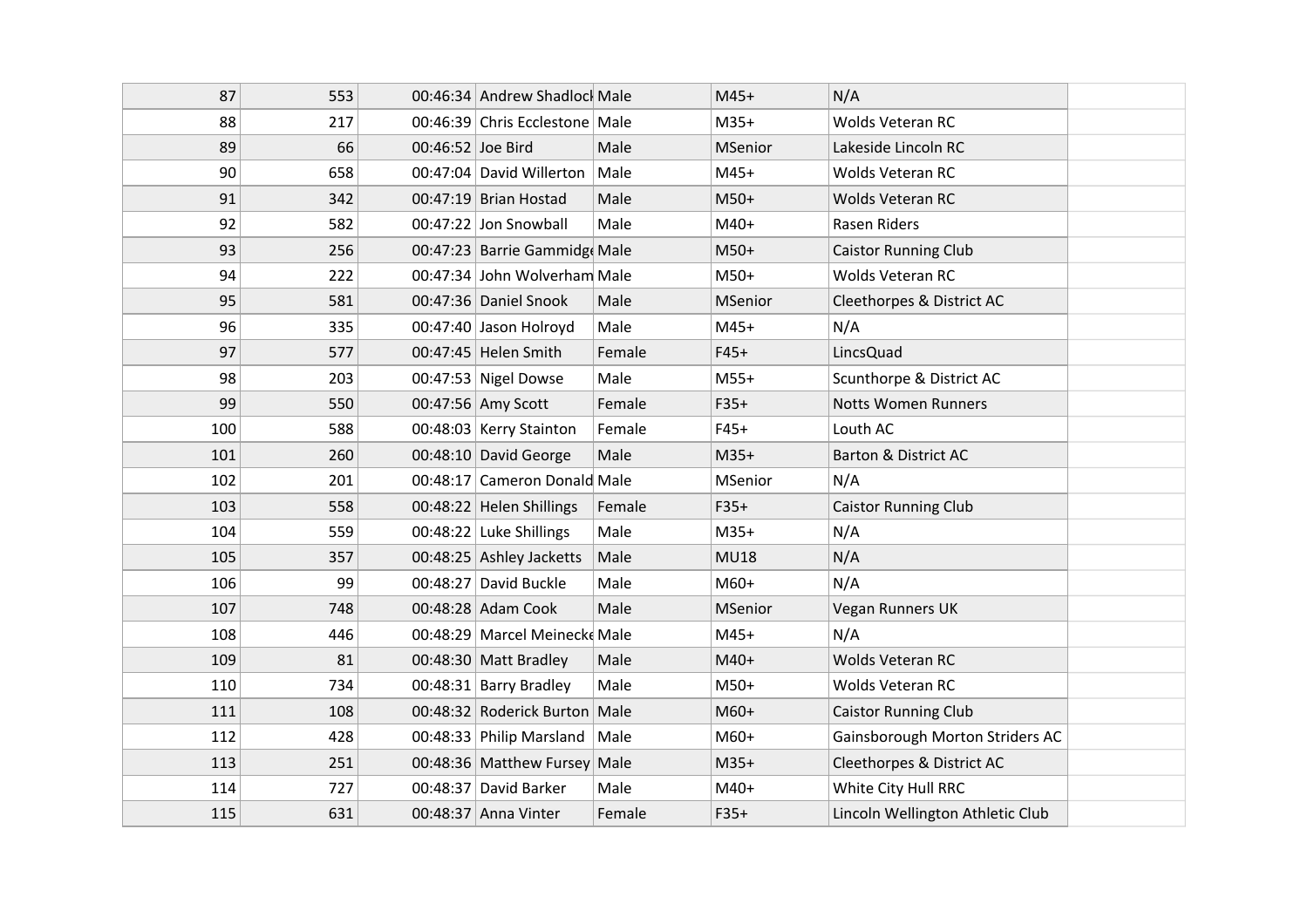| 116 | 539 | 00:48:39 David Rollings         | Male   | $M45+$         | N/A                              |  |
|-----|-----|---------------------------------|--------|----------------|----------------------------------|--|
| 117 | 27  | $00:48:40$ Edward Atkin         | Male   | $M35+$         | N/A                              |  |
| 118 | 266 | 00:48:41 Jack Gibney            | Male   | <b>MU18</b>    | N/A                              |  |
| 119 | 633 | 00:48:57 Sam Walkeden           | Male   | <b>MSenior</b> | N/A                              |  |
| 120 | 138 | 00:48:59 Carl Clark             | Male   | $M35+$         | <b>Skegness Coasters</b>         |  |
| 121 | 697 | 00:49:15 Chris Drury            | Male   | $M45+$         | N/A                              |  |
| 122 | 567 | 00:49:26 Pete Smith             | Male   | $M50+$         | N/A                              |  |
| 123 | 218 | 00:49:31 Stephen Edward Male    |        | $M45+$         | N/A                              |  |
| 124 | 685 | 00:49:34 Chris Robey            | Male   | $M45+$         | <b>Caistor Running Club</b>      |  |
| 125 | 214 | 00:49:42 Mick Durkin            | Male   | $M50+$         | <b>Sleaford Striders AC</b>      |  |
| 126 | 421 | 00:49:50 Barry Maddison   Male  |        | $M50+$         | N/A                              |  |
| 127 | 652 | 00:49:50 Helen Whitelam Female  |        | $F35+$         | N/A                              |  |
| 128 | 390 | 00:49:59 Keith Lamb             | Male   | $M45+$         | <b>Caistor Running Club</b>      |  |
| 129 | 116 | 00:50:00 Steve Carberry         | Male   | $M35+$         | Lakeside Lincoln RC              |  |
| 130 | 205 | 00:50:07 Antony Drake           | Male   | $M35+$         | N/A                              |  |
| 131 | 276 | 00:50:08 John Green             | Male   | $M65+$         | Wolds Veteran RC                 |  |
| 132 | 560 | 00:50:09 Jonathan Shinn         | Male   | $M50+$         | N/A                              |  |
| 133 | 3   | $00:50:11$ Darren Adams         | Male   | $M50+$         | N/A                              |  |
| 134 | 741 | 00:50:11 Emma Tyson             | Female | FSenior        | Caistor Running Club             |  |
| 135 | 644 | 00:50:15 Tony Wells             | Male   | $M35+$         | N/A                              |  |
| 136 | 603 | 00:50:15 John Taylor            | Male   | $M50+$         | Scunthorpe & District AC         |  |
| 137 | 601 | 00:50:16 Russell Tattersha Male |        | $M55+$         | <b>Caistor Running Club</b>      |  |
| 138 | 118 | 00:50:19 Rob Caven              | Male   | $M50+$         | <b>Sleaford Striders AC</b>      |  |
| 139 | 148 | 00:50:26 Caroline Colley        | Female | $F50+$         | Lincoln Wellington Athletic Club |  |
| 140 | 324 | $00:50:28$ Philip Hills         | Male   | $M40+$         | Scunthorpe & District AC         |  |
| 141 | 532 | 00:50:30 Steve Robinson         | Male   | $M35+$         | <b>Sleaford Striders AC</b>      |  |
| 142 | 423 | 00:50:33 Martin Manches Male    |        | $M50+$         | Barton & District AC             |  |
| 143 | 368 | 00:50:37 Mike Jones             | Male   | $M45+$         | <b>Caistor Running Club</b>      |  |
| 144 | 68  | 00:50:40 Richard Blades         | Male   | $M40+$         | N/A                              |  |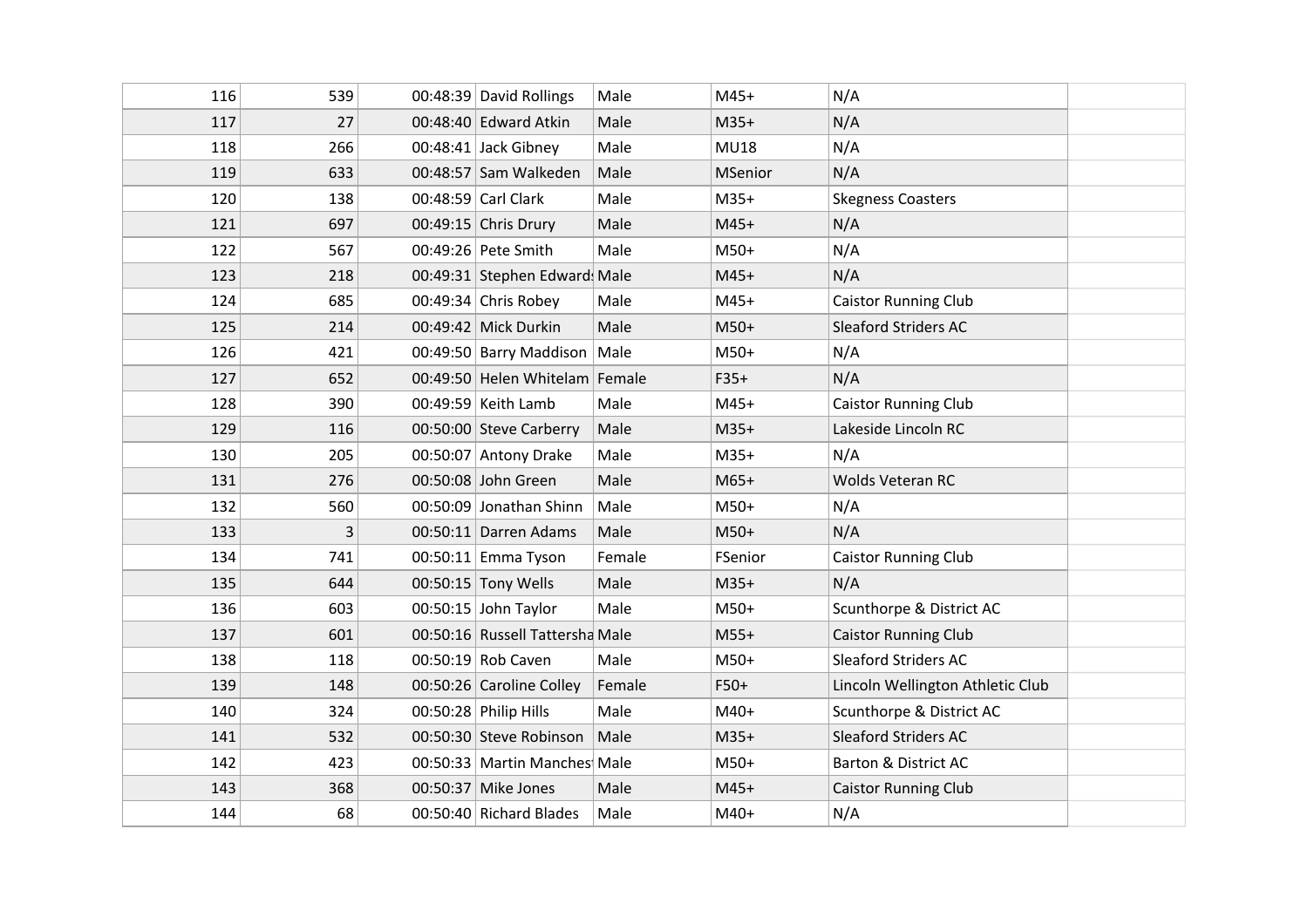| 145 | 41  |                    | 00:50:41 Simon Barnes            | Male   | $M50+$         | N/A                         |  |
|-----|-----|--------------------|----------------------------------|--------|----------------|-----------------------------|--|
| 146 | 563 |                    | 00:50:41 Lindsay Simpson Female  |        | FSenior        | N/A                         |  |
| 147 | 456 |                    | 00:50:43 Jim Morris              | Male   | $M55+$         | <b>Caistor Running Club</b> |  |
| 148 | 702 |                    | 00:50:46 Rebecca Kirwin-F Female |        | $F35+$         | N/A                         |  |
| 149 | 613 |                    | 00:50:50 Victoria Thomas Female  |        | $F45+$         | <b>Wolds Veteran RC</b>     |  |
| 150 | 712 |                    | 00:50:50 Gary Thomas             | Male   | $M45+$         | Wolds Veteran RC            |  |
| 151 | 261 |                    | 00:50:51 David George            | Male   | $M55+$         | <b>Caistor Running Club</b> |  |
| 152 | 6   |                    | 00:50:52 Ann Gould               | Female | $F35+$         | Holme Pierrepont RC         |  |
| 153 | 274 |                    | 00:50:54 Steven Grainger         | Male   | $M45+$         | N/A                         |  |
| 154 | 496 |                    | 00:50:59 Kevin Penny             | Male   | $M55+$         | City Of Hull AC             |  |
| 155 | 480 |                    | $00:51:01$ Chloe Ogley           | Female | FSenior        | Cleethorpes & District AC   |  |
| 156 | 523 |                    | 00:51:04 Kirk Reveler            | Male   | $M35+$         | N/A                         |  |
| 157 | 173 |                    | 00:51:08 Grazia Crosskill        | Female | $F60+$         | Barton & District AC        |  |
| 158 | 184 |                    | 00:51:14 Carlissa Daniels        | Female | <b>FU18</b>    | Louth AC                    |  |
| 159 | 580 |                    | 00:51:22 Wayne Smith             | Male   | $M45+$         | <b>Caistor Running Club</b> |  |
| 160 | 484 |                    | 00:51:24 Mark Page               | Male   | M40+           | <b>Sleaford Striders AC</b> |  |
| 161 | 193 |                    | 00:51:28 Michael Dean            | Male   | $M55+$         | Louth AC                    |  |
| 162 | 674 |                    | $00:51:35$ Louise Wright         | Female | $F35+$         | N/A                         |  |
| 163 | 648 |                    | 00:51:35 Moira Westley           | Female | $F55+$         | Wolds Veteran RC            |  |
| 164 | 540 |                    | 00:51:49 Karl Rolstone           | Male   | $M35+$         | East Hull Harriers & AC     |  |
| 165 | 470 |                    | 00:51:56 Robin Nicholson Male    |        | MSenior        | <b>Caistor Running Club</b> |  |
| 166 | 104 |                    | 00:51:58 Yasmin Burnett          | Female | FSenior        | N/A                         |  |
| 167 | 122 |                    | 00:52:02 Alan Chapman            | Male   | $M60+$         | N/A                         |  |
| 168 | 323 | 00:52:04 Jane Hill |                                  | Female | $F50+$         | Cleethorpes & District AC   |  |
| 169 | 694 |                    | 00:52:08 Andrew Reynold Male     |        | <b>MSenior</b> | <b>Caistor Running Club</b> |  |
| 170 | 364 |                    | $00:52:11$ Fiona Jex             | Female | $F45+$         | Cleethorpes & District AC   |  |
| 171 | 468 |                    | 00:52:12 Sammy Needhan Female    |        | FSenior        | <b>Fitmums And Friends</b>  |  |
| 172 | 186 |                    | $00:52:19$ Rene Darnell          | Male   | $M60+$         | N/A                         |  |
| 173 | 642 |                    | 00:52:22 Dylan Webster           | Male   | <b>MU18</b>    | <b>Caistor Running Club</b> |  |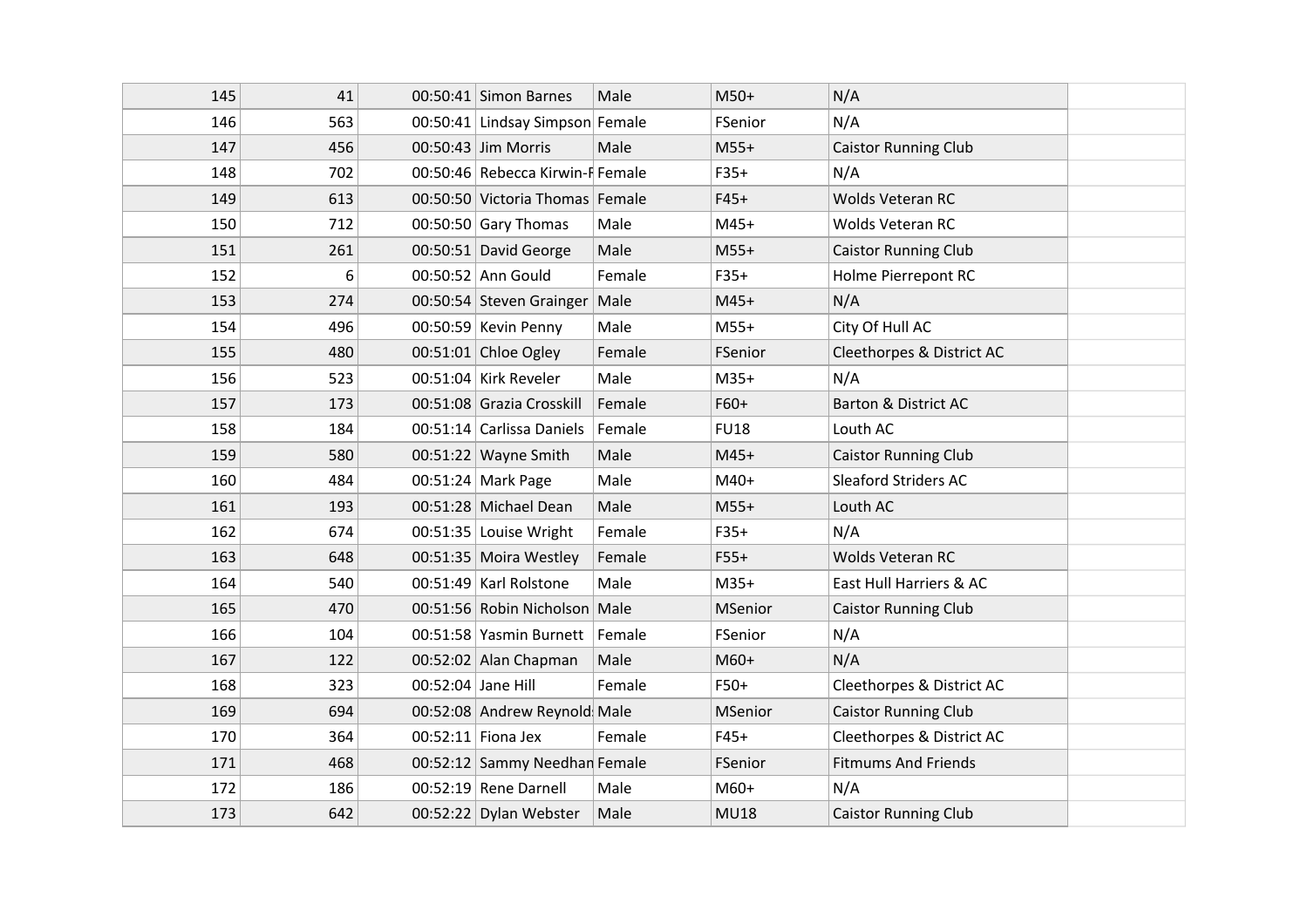| 174 | 681 | 00:52:24 Magdalena Zarer Female  |        | $F35+$         | East Hull Harriers & AC          |  |
|-----|-----|----------------------------------|--------|----------------|----------------------------------|--|
| 175 | 723 | $00:52:30$ Stan Briston          | Male   | <b>MSenior</b> | N/A                              |  |
| 176 | 58  | 00:52:40 Richard Bell            | Male   | $M50+$         | N/A                              |  |
| 177 | 660 | 00:52:41 Darrell Williamsd Male  |        | $M50+$         | <b>Sleaford Striders AC</b>      |  |
| 178 | 37  | $00:50:42$ David Bancroft        | Male   | $M60+$         | <b>Caistor Running Club</b>      |  |
| 179 | 746 | 00:52:44 Stephanie Harter Female |        | FSenior        | N/A                              |  |
| 180 | 246 | $00:52:48$ Brian Fox             | Male   | $M55+$         | <b>Wolds Veteran RC</b>          |  |
| 181 | 353 | 00:52:55 Jekaterina Hutto Female |        | $F35+$         | <b>Sleaford Striders AC</b>      |  |
| 182 | 306 | 00:52:58 Alexander Thom Male     |        | $M35+$         | N/A                              |  |
| 183 | 312 | 00:53:01 Gareth Heal             | Male   | $M35+$         | Lincoln & District Runners       |  |
| 184 | 35  | 00:53:02 Sarah Bainbridge Female |        | $F35+$         | N/A                              |  |
| 185 | 600 | 00:53:03 David Sydenham Male     |        | $M50+$         | Scunthorpe & District AC         |  |
| 186 | 23  | 00:53:09 Simon Asquith           | Male   | M40+           | N/A                              |  |
| 187 | 714 | $00:53:13$ Laura Horton          | Female | $F35+$         | <b>Caistor Running Club</b>      |  |
| 188 | 584 | $00:53:14$ Paull Snowden         | Male   | $M45+$         | N/A                              |  |
| 189 | 95  | 00:53:15 Barbara Brown           | Female | $F65+$         | Wolds Veteran RC                 |  |
| 190 | 346 | 00:53:20 Linda Huart             | Female | $F55+$         | East Hull Harriers & AC          |  |
| 191 | 669 | $00:53:22$ lan Woodford          | Male   | $M50+$         | Cleethorpes & District AC        |  |
| 192 | 351 | 00:53:24 Christopher Hurs Male   |        | $M40+$         | Skegness & District Running Club |  |
| 193 | 537 | $00:53:25$ Lohan Rocher          | Male   | <b>MU18</b>    | N/A                              |  |
| 194 | 675 | $00:53:28$ Chris Wright          | Male   | $M40+$         | N/A                              |  |
| 195 | 726 | 00:53:29 Daniel Cook             | Male   | MSenior        | N/A                              |  |
| 196 | 676 | 00:53:33 David Young             | Male   | $M40+$         | <b>Skegness Coasters</b>         |  |
| 197 | 133 | 00:53:34 Melville Christie Male  |        | $M50+$         | <b>Caistor Running Club</b>      |  |
| 198 | 34  | 00:53:36 Dawn Bailey             | Female | $F45+$         | <b>Sleaford Striders AC</b>      |  |
| 199 | 336 | 00:53:37 Kristie Holroyd         | Female | $F40+$         | Lincoln & District Runners       |  |
| 200 | 204 | 00:53:42 Neil Dowse              | Male   | $M50+$         | Scunthorpe & District AC         |  |
| 201 | 430 | 00:53:43 Neal Martin             | Male   | $M45+$         | N/A                              |  |
| 202 | 617 | 00:53:44 Stephen Tichopa Male    |        | $M50+$         | East Hull Harriers & AC          |  |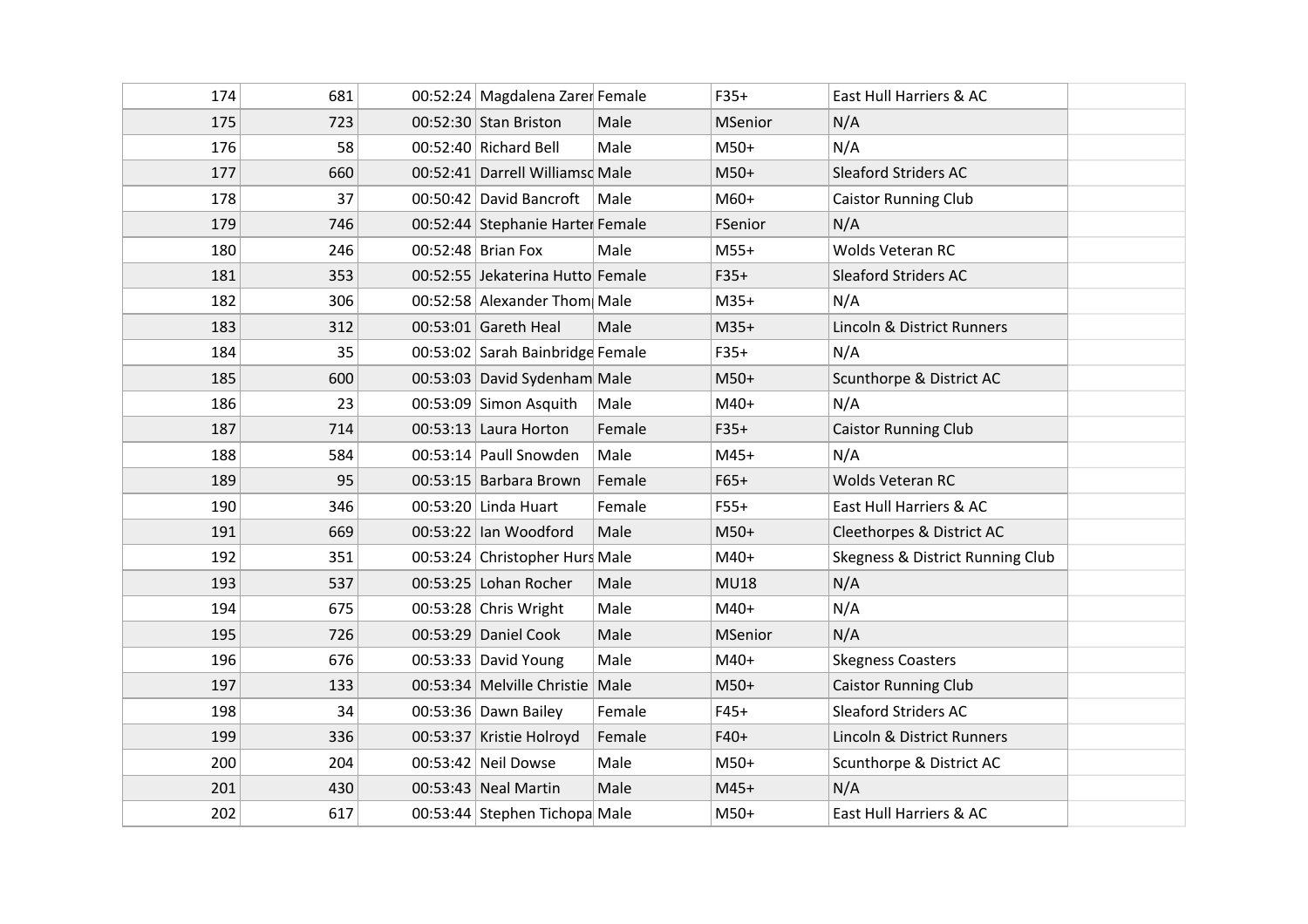| 203 | 329 | $00:53:47$ Paul Hodgin         | Male   | $M35+$  | N/A                             |  |
|-----|-----|--------------------------------|--------|---------|---------------------------------|--|
| 204 | 291 | 00:53:47 $ $ lan Haldenby      | Male   | $M45+$  | Gainsborough Morton Striders AC |  |
| 205 | 302 | 00:53:48 Clare Hardwick        | Female | FSenior | Gainsborough Morton Striders AC |  |
| 206 | 196 | 00:53:49 Andy Dickinson        | Male   | $M55+$  | <b>Sleaford Striders AC</b>     |  |
| 207 | 92  | 00:53:56 Lawrence Brown Male   |        | $M45+$  | <b>Caistor Running Club</b>     |  |
| 208 | 469 | 00:54:07 Stacey Needham Female |        | FSenior | <b>Fitmums And Friends</b>      |  |
| 209 | 673 | $00:54:09$ Alex Wright         | Male   | $M35+$  | N/A                             |  |
| 210 | 47  | 00:54:18 Roger Barrett         | Male   | M60+    | Wingerworth Wobblers            |  |
| 211 | 123 | 00:54:19 Jonathan Chapm Male   |        | $M40+$  | Gainsborough Morton Striders AC |  |
| 212 | 233 | 00:54:21 Fay Fenwick           | Female | $F55+$  | N/A                             |  |
| 213 | 54  | 00:54:25 Andy Bell             | Male   | $M50+$  | <b>Caistor Running Club</b>     |  |
| 214 | 53  | 00:54:25 Charlotte Bell        | Female | FSenior | <b>Caistor Running Club</b>     |  |
| 215 | 395 | 00:54:26 Glynn Leaning         | Male   | $M55+$  | N/A                             |  |
| 216 | 231 | 00:54:27 Nigel Fearn           | Male   | $M55+$  | <b>Caistor Running Club</b>     |  |
| 217 | 612 | 00:54:30 Frank Thomas          | Male   | $M55+$  | <b>Caistor Running Club</b>     |  |
| 218 | 413 | 00:54:31 Rob Logan             | Male   | $M35+$  | N/A                             |  |
| 219 | 387 | 00:54:32 Phil Kirkham          | Male   | $M55+$  | Barton & District AC            |  |
| 220 | 243 | 00:54:34 Dan Forrester         | Male   | MSenior | N/A                             |  |
| 221 | 594 | 00:54:34 Lindsay Stuart        | Male   | $M60+$  | <b>Sleaford Striders AC</b>     |  |
| 222 | 394 | 00:54:36 Oliver Lawrence       | Male   | $M35+$  | N/A                             |  |
| 223 | 177 | 00:54:40 Neil Curtis           | Male   | $M55+$  | Scunthorpe & District AC        |  |
| 224 | 722 | 00:54:43 Gary Easby            | Male   | $M40+$  | N/A                             |  |
| 225 | 574 | 00:54:44 Nicola Smith          | Female | $F40+$  | Cleethorpes & District AC       |  |
| 226 | 305 | 00:54:45 Janet Harmston        | Female | $F60+$  | <b>Skegness Coasters</b>        |  |
| 227 | 377 | 00:54:49 $ $ lan Kaveney       | Male   | $M50+$  | N/A                             |  |
| 228 | 426 | 00:54:50 Des Mannion           | Male   | $M50+$  | <b>Caistor Running Club</b>     |  |
| 229 | 392 | 00:54:52 Nick Larke            | Male   | $M50+$  | Barton & District AC            |  |
| 230 | 729 | 00:54:53 Dan Thompson          | Female | FSenior | N/A                             |  |
| 231 | 275 | 00:54:55 Nikki Gratton         | Female | $F45+$  | Lincoln & District Runners      |  |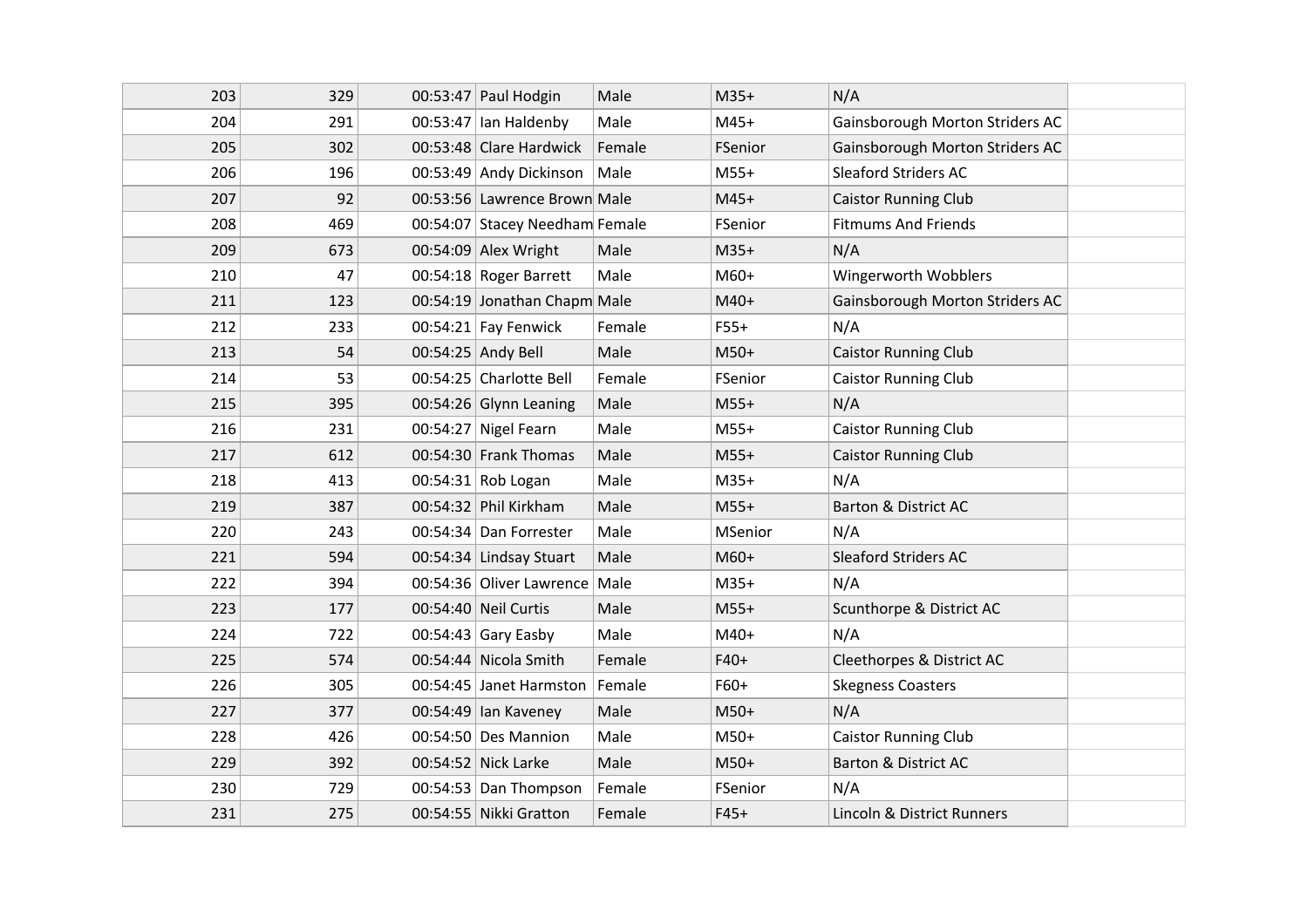| 232 | 91  | 00:54:56 Lauren Brown            | Female | $F35+$         | Spa Steamers                     |  |
|-----|-----|----------------------------------|--------|----------------|----------------------------------|--|
| 233 | 345 | 00:54:59 Jason Howell            | Male   | $M50+$         | N/A                              |  |
| 234 | 14  | $00:55:07$ Paul Ancliffe         | Male   | $M60+$         | <b>Caistor Running Club</b>      |  |
| 235 | 606 | $00:55:10$ Laura Taylor          | Female | $F35+$         | Cleethorpes & District AC        |  |
| 236 | 616 | 00:55:11 Emma Thorburn Female    |        | $F40+$         | N/A                              |  |
| 237 | 415 | $00:55:12$ Joanne Love           | Male   | $M40+$         | N/A                              |  |
| 238 | 589 | $00:55:14$ Ian Starbuck          | Male   | $M60+$         | <b>Sleaford Striders AC</b>      |  |
| 239 | 720 | 00:55:15 Robert Jaques           | Male   | $M50+$         | <b>Caistor Running Club</b>      |  |
| 240 | 185 | 00:55:22 Amanda Daniels Female   |        | $F45+$         | Louth AC                         |  |
| 241 | 639 | 00:55:28 Melvin Ward             | Male   | $M60+$         | Lincoln Wellington Athletic Club |  |
| 242 | 44  | 00:55:31 Mark Barnsley           | Male   | $M45+$         | Cleethorpes & District AC        |  |
| 243 | 525 | 00:55:33 Sarah Richardsor Female |        | $F40+$         | Barton & District AC             |  |
| 244 | 458 | 00:55:36 Nigel Morrison          | Male   | $M50+$         | <b>Caistor Running Club</b>      |  |
| 245 | 455 | 00:55:36 Alexia Morgan           | Female | $F45+$         | <b>Hornsea Harriers</b>          |  |
| 246 | 301 | 00:55:37 Dean Harding            | Male   | MSenior        | N/A                              |  |
| 247 | 693 | 00:55:42 Jason New               | Male   | $M40+$         | N/A                              |  |
| 248 | 578 | $00:55:44$ Baz Smith             | Male   | $M55+$         | N/A                              |  |
| 249 | 490 | 00:55:46 Tracy Parr              | Female | $F45+$         | <b>Sleaford Town Runners</b>     |  |
| 250 | 618 | 00:55:46 Chris Tomlinson Male    |        | $M45+$         | Lincoln & District Runners       |  |
| 251 | 511 | 00:55:50 Steve Proudley          | Male   | $M50+$         | Vegan Runners UK                 |  |
| 252 | 696 | $00:55:55$ Dean Chalder          | Male   | $M55+$         | <b>Wolds Veteran RC</b>          |  |
| 253 | 431 | 00:55:55 Wayne Martinda Male     |        | $M50+$         | East Hull Harriers & AC          |  |
| 254 | 154 | 00:56:00 Matthew Cooke Male      |        | <b>MSenior</b> | Scunthorpe & District AC         |  |
| 255 | 71  | 00:56:03 Garry Bolton            | Male   | $M45+$         | White City Hull RRC              |  |
| 256 | 491 | 00:56:06 Jo Patrick              | Female | $F40+$         | <b>Sleaford Striders AC</b>      |  |
| 257 | 228 | 00:56:10 Steven Eyre             | Male   | $M50+$         | N/A                              |  |
| 258 | 304 | 00:56:12 Daniel Hargreave Male   |        | M40+           | N/A                              |  |
| 259 | 39  | 00:56:15 Stephen Banks           | Male   | $M50+$         | <b>Sleaford Striders AC</b>      |  |
| 260 | 698 | 00:56:16 David Dixon             | Male   | $M45+$         | N/A                              |  |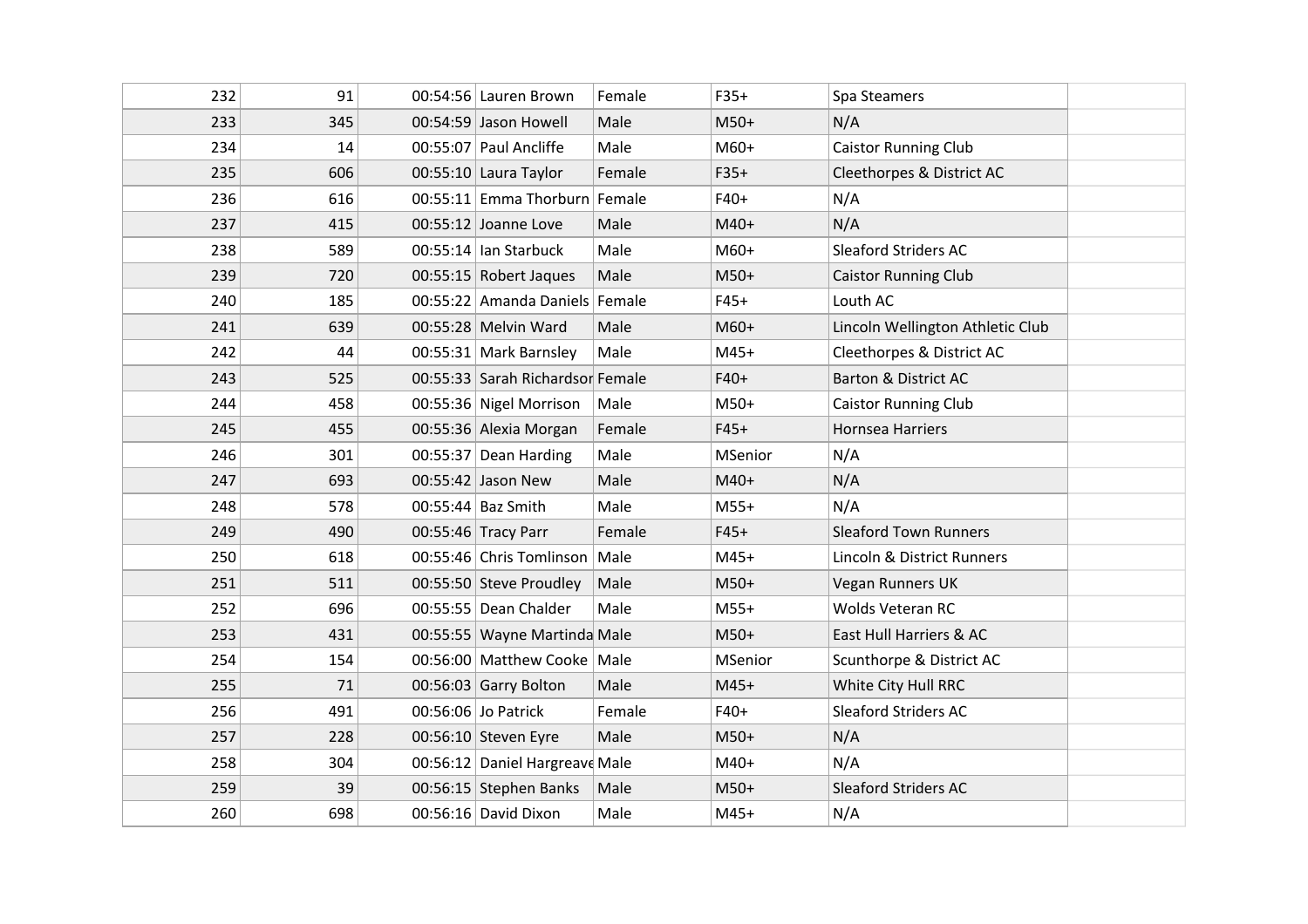| 261 | 317 | 00:56:19 Mark Herron             | Male   | $M50+$         | N/A                              |  |
|-----|-----|----------------------------------|--------|----------------|----------------------------------|--|
| 262 | 619 | $00:56:24$ Sara Tones            | Female | $F40+$         | <b>Sleaford Striders AC</b>      |  |
| 263 | 526 | 00:56:25 Angela Richardsd Female |        | $F40+$         | N/A                              |  |
| 264 | 188 | 00:56:27 Neil Davies             | Male   | $M35+$         | N/A                              |  |
| 265 | 189 | $00:56:27$ Clare Davies          | Female | $F35+$         | N/A                              |  |
| 266 | 199 | 00:56:27 Gemma Dodswo Female     |        | $F40+$         | <b>Sleaford Striders AC</b>      |  |
| 267 | 435 | 00:56:27 Hiro Matsukusa          | Male   | $M45+$         | <b>Caistor Running Club</b>      |  |
| 268 | 90  | 00:56:30 Zoe Brown               | Female | $F45+$         | N/A                              |  |
| 269 | 16  | 00:56:33 Richard Andrew          | Male   | $M45+$         | N/A                              |  |
| 270 | 206 | 00:56:36 Kelvyn Drewery          | Male   | $M55+$         | Wolds Veteran RC                 |  |
| 271 | 298 | $00:56:41$ Lee Hannibal          | Male   | <b>MSenior</b> | N/A                              |  |
| 272 | 520 | 00:56:47 Paul Anthony Re Male    |        | $M55+$         | East Hull Harriers & AC          |  |
| 273 | 144 | 00:56:49 Paul Clayton            | Male   | $M45+$         | <b>Caistor Running Club</b>      |  |
| 274 | 568 | 00:56:52 Jayne Smith             | Female | $F45+$         | N/A                              |  |
| 275 | 499 | 00:57:57 Malcolm Piper           | Male   | M60+           | Wolds Veteran RC                 |  |
| 276 | 556 | $00:56:59$ Mark Sharpe           | Male   | $M55+$         | <b>Sleaford Striders AC</b>      |  |
| 277 | 46  | $00:56:59$ Emily Barratt         | Female | <b>FU18</b>    | <b>Grimsby Harriers</b>          |  |
| 278 | 221 | 00:57:02 Chris Ellis             | Male   | $M50+$         | <b>Caistor Running Club</b>      |  |
| 279 | 443 | 00:57:04 Andrew Mclean           | Male   | $M50+$         | N/A                              |  |
| 280 | 32  | 00:57:05 Trevor Babb             | Male   | $M65+$         | White City Hull RRC              |  |
| 281 | 583 | 00:57:07 Debi Snowball           | Female | $F45+$         | <b>Rasen Riders</b>              |  |
| 282 | 273 | 00:57:09 Nikki Graham            | Female | $F35+$         | <b>Witham Runners</b>            |  |
| 283 | 593 | 00:57:10 David Strangewa Male    |        | M60+           | Lincoln Wellington Athletic Club |  |
| 284 | 367 | $00:57:11$ James Joiner          | Male   | <b>MSenior</b> | Rotherham Harriers & AC          |  |
| 285 | 576 | 00:57:20 Andrew Smith            | Male   | <b>MSenior</b> | N/A                              |  |
| 286 | 200 | 00:57:24 Ryan Dolby              | Male   | <b>MSenior</b> | <b>Grimsby Triathlon Club</b>    |  |
| 287 | 404 | 00:57:28 Stuart Lilley           | Male   | $M35+$         | N/A                              |  |
| 288 | 195 | 00:57:42 Tracey Dickinson Female |        | $F45+$         | <b>Sleaford Striders AC</b>      |  |
| 289 | 331 | 00:57:52 Elise Hollowell         | Female | $F45+$         | <b>Trail Running Association</b> |  |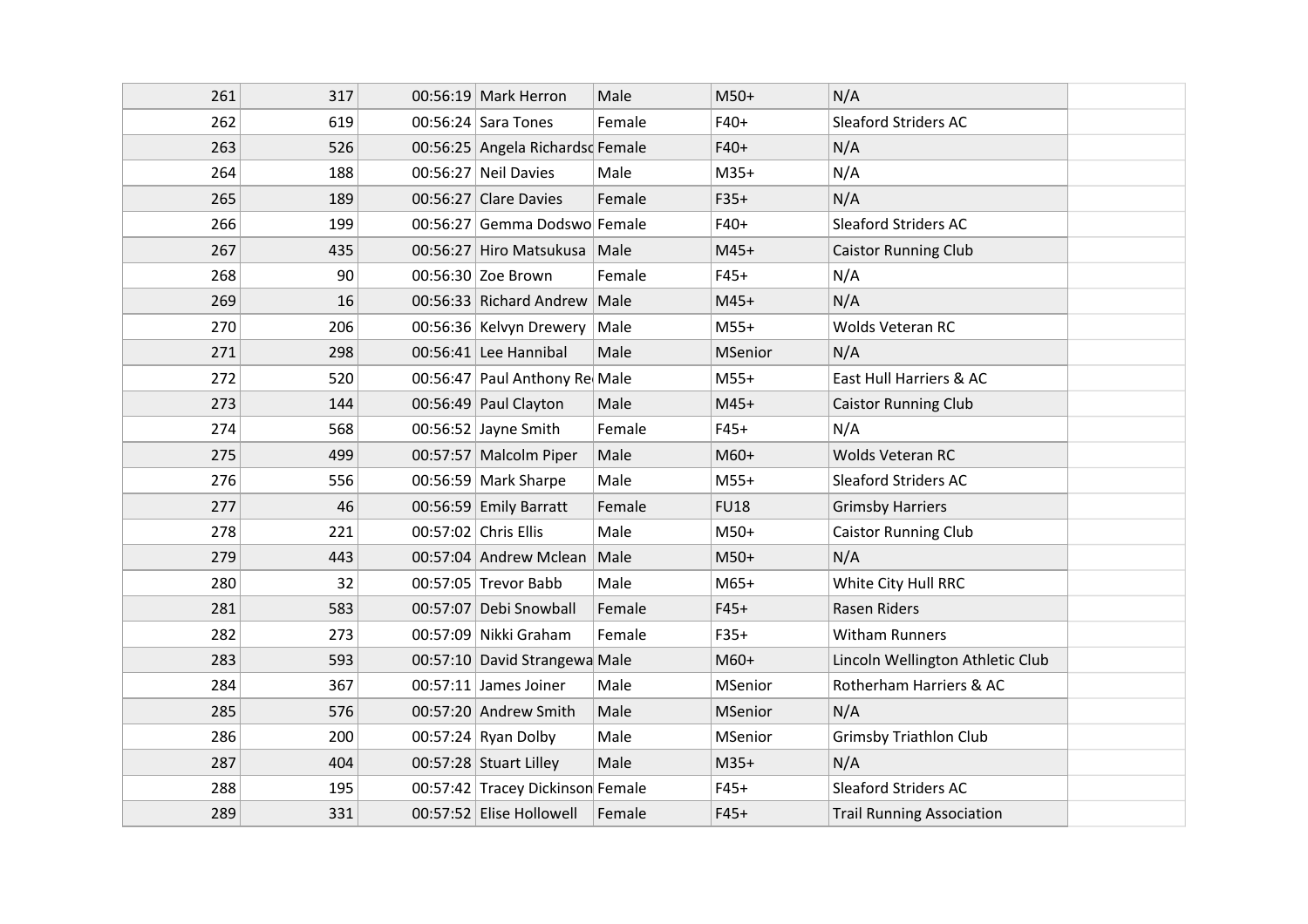| 290 | 56  | 00:57:56 Jill Bell |                                  | Female | $F50+$ | <b>Caistor Running Club</b> |  |
|-----|-----|--------------------|----------------------------------|--------|--------|-----------------------------|--|
| 291 | 48  |                    | 00:57:58 Claire Bates            | Female | $F35+$ | <b>Caistor Running Club</b> |  |
| 292 | 101 |                    | 00:57:59 Andy Bullimore          | Male   | $M50+$ | <b>Caistor Running Club</b> |  |
| 293 | 439 |                    | 00:58:00 Bernard Mcclosk Male    |        | $M50+$ | N/A                         |  |
| 294 | 551 |                    | 00:58:03 Darren Scutt            | Male   | $M45+$ | LincsQuad                   |  |
| 295 | 730 |                    | 00:58:03 Morris Cole             | Male   | $M60+$ | N/A                         |  |
| 296 | 749 |                    | 00:58:03 Andy Lydgard            | Male   | $M35+$ | N/A                         |  |
| 297 | 258 |                    | 00:58:03 Darren Gaughan Male     |        | $M40+$ | N/A                         |  |
| 298 | 77  |                    | 00:58:03 Andrew Boyd             | Male   | $M55+$ | N/A                         |  |
| 299 | 711 |                    | 00:58:05 Mark Hughes             | Male   | $M40+$ | <b>Caistor Running Club</b> |  |
| 300 | 686 |                    | 00:58:13 Sharon Robey            | Female | $F45+$ | <b>Caistor Running Club</b> |  |
| 301 | 4   |                    | 00:58:16 Christine Adams Female  |        | $F55+$ | N/A                         |  |
| 302 | 121 |                    | 00:58:24 Lisa Chan               | Female | $F45+$ | Holme Pierrepont RC         |  |
| 303 | 591 |                    | 00:58:24 Catherine Stocks Female |        | $F35+$ | N/A                         |  |
| 304 | 622 |                    | 00:58:35 David Turnbull          | Male   | M40+   | White City Hull RRC         |  |
| 305 | 283 |                    | $00:58:50$ Ian Griffiths         | Male   | $M40+$ | N/A                         |  |
| 306 | 370 |                    | 00:58:54 Phil Jones              | Male   | $M35+$ | N/A                         |  |
| 307 | 248 |                    | 00:58:58 Samantha Franks Female  |        | $F45+$ | Cleethorpes & District AC   |  |
| 308 | 747 |                    | 00:59:00 Rebecca Hodgso Female   |        | $F35+$ | N/A                         |  |
| 309 | 10  |                    | 00:59:06 Michael Allen           | Male   | $M50+$ | N/A                         |  |
| 310 | 566 |                    | 00:59:13 Sue Smith               | Female | $F45+$ | <b>Skegness Coasters</b>    |  |
| 311 | 226 |                    | 00:59:17 Mandy Evison            | Female | $F50+$ | N/A                         |  |
| 312 | 739 |                    | $00:59:20$ Tim Bartlett          | Male   | $M55+$ | <b>Caistor Running Club</b> |  |
| 313 | 688 |                    | 00:59:22 Nathan Vear             | Male   | $M40+$ | N/A                         |  |
| 314 | 172 |                    | 00:59:29 John Crosby             | Male   | M60+   | East Hull Harriers & AC     |  |
| 315 | 643 |                    | 00:59:30 Alex Webster            | Female | $F50+$ | <b>Caistor Running Club</b> |  |
| 316 | 175 |                    | 00:59:31 Nadine Crump            | Female | $F40+$ | <b>Caistor Running Club</b> |  |
| 317 | 174 |                    | 00:59:32 Robert Crump            | Male   | $M40+$ | <b>Caistor Running Club</b> |  |
| 318 | 13  |                    | 00:59:40 Chris Allison           | Male   | $M55+$ | <b>Caistor Running Club</b> |  |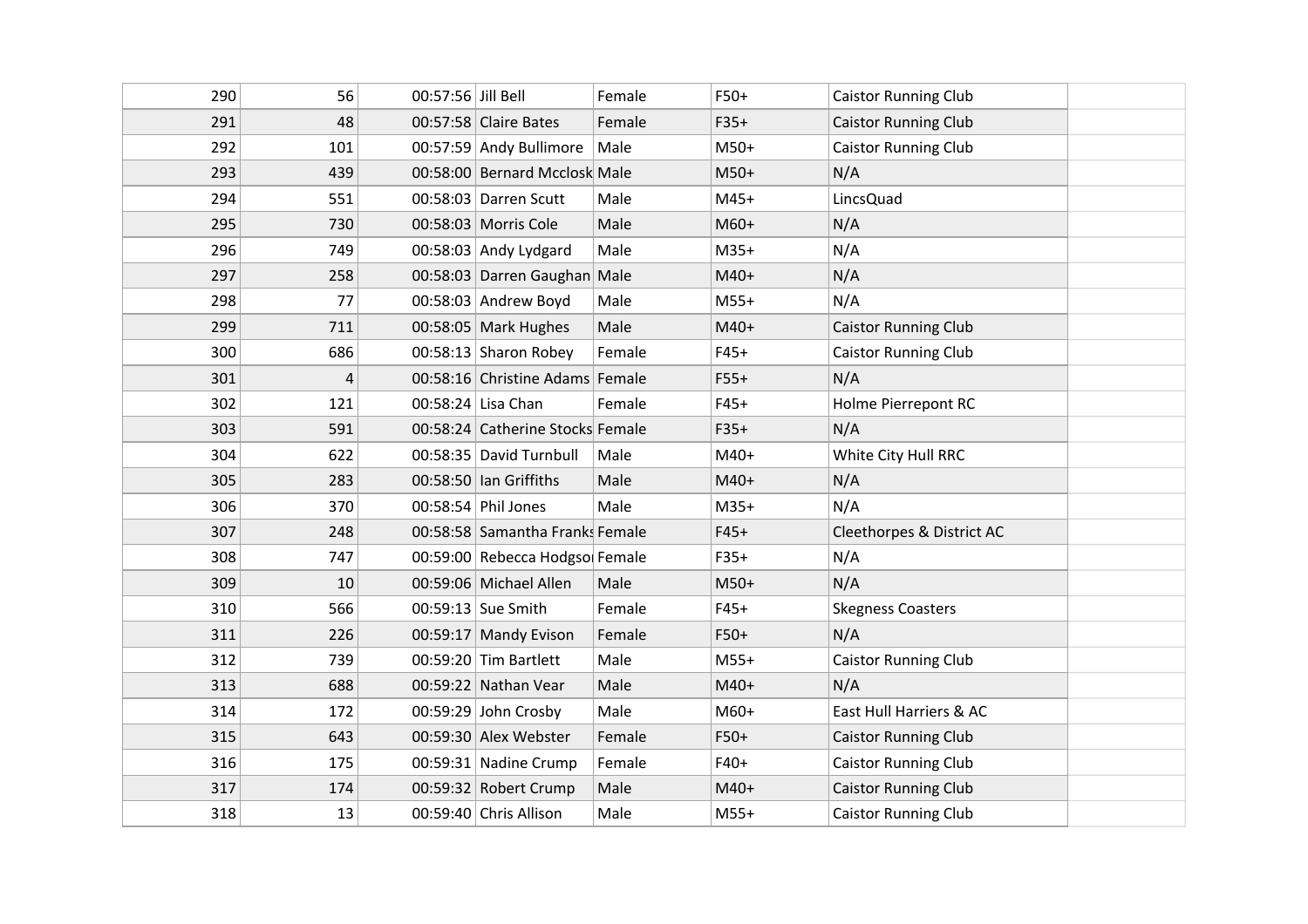| 319 | 530 | 00:59:42 Victoria Robertsd Female |        | $F35+$  | Wolds Veteran RC            |  |
|-----|-----|-----------------------------------|--------|---------|-----------------------------|--|
| 320 | 736 | $00:59:44$ Fraser Dales           | Male   | $M45+$  | N/A                         |  |
| 321 | 182 | 00:59:45 Debbie Dales             | Female | $F45+$  | Cleethorpes & District AC   |  |
| 322 | 737 | 00:59:49 Melanie Wilson           | Female | FSenior | N/A                         |  |
| 323 | 743 | 00:59:53 Darren Fleming           | Male   | $M45+$  | Clee Tri Club               |  |
| 324 | 105 | 00:59:55 Lorraine Burrell         | Female | $F45+$  | Cleethorpes & District AC   |  |
| 325 | 692 | $01:00:05$ Amy Atkins             | Female | $F40+$  | N/A                         |  |
| 326 | 26  | 01:00:08 Paul Atkin               | Male   | $M55+$  | Barton & District AC        |  |
| 327 | 486 | $01:00:10$ Ian Papworth           | Male   | $M45+$  | Barton & District AC        |  |
| 328 | 621 | 01:00:14 Carole Tumber            | Female | $F50+$  | <b>Skegness Coasters</b>    |  |
| 329 | 292 | $01:00:15$ Michael Hall           | Male   | $M55+$  | <b>Holmfirth Harriers</b>   |  |
| 330 | 97  | 01:00:16 Simon Bryson             | Male   | $M50+$  | Caistor Running Club        |  |
| 331 | 637 | 01:00:16 Katrina Walster          | Female | $F55+$  | Cleethorpes & District AC   |  |
| 332 | 471 | $01:00:17$ Will Nickell           | Male   | MSenior | Lakeside Lincoln RC         |  |
| 333 | 527 | 01:00:20 Heather Riches           | Female | $F45+$  | N/A                         |  |
| 334 | 448 | 01:00:22 Kathryn Mellor           | Female | $F45+$  | Rushcliffe AC               |  |
| 335 | 137 | 01:00:22 Darren Clark             | Male   | $M45+$  | Cleethorpes & District AC   |  |
| 336 | 529 | 01:00:26 Gayle Robbins            | Female | $F40+$  | Cleethorpes & District AC   |  |
| 337 | 623 | 01:00:26 Lesley Turner            | Female | $F40+$  | <b>Caistor Running Club</b> |  |
| 338 | 191 | 01:00:28 Mandy Davison            | Female | $F50+$  | N/A                         |  |
| 339 | 482 | 01:00:32 Lesley O'Neill           | Female | $F50+$  | N/A                         |  |
| 340 | 80  | 01:00:35 Amber Bradley            | Female | FSenior | Cleethorpes & District AC   |  |
| 341 | 254 | 01:00:35 Laura Galley             | Female | FSenior | N/A                         |  |
| 342 | 359 | $01:00:41$ Phil Jackson           | Male   | $M45+$  | N/A                         |  |
| 343 | 113 | 01:00:42 Victoria Callaby         | Female | $F40+$  | N/A                         |  |
| 344 | 687 | 01:00:45 Claire Colbrook          | Female | $F50+$  | N/A                         |  |
| 345 | 45  | $01:00:49$ Laura Barnsley         | Female | $F35+$  | N/A                         |  |
| 346 | 565 | 01:00:53 Catherine Smart Female   |        | $F50+$  | N/A                         |  |
| 347 | 407 | $01:00:59$ Lisa Lince             | Female | $F40+$  | <b>Caistor Running Club</b> |  |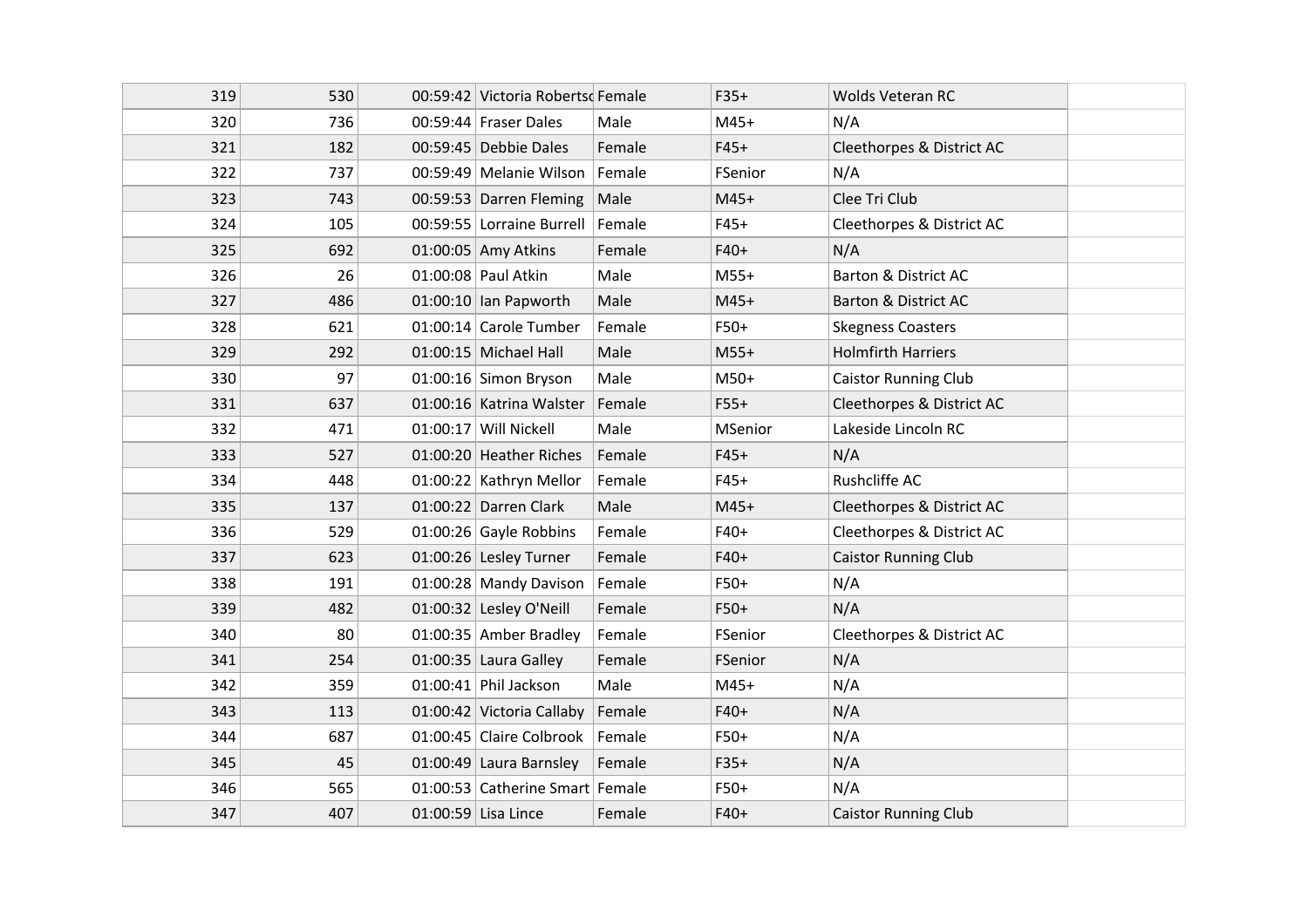| 348 | $\mathbf{1}$ | $01:01:02$ Emma Abbott          | Female | $F40+$  | Lincoln Wellington Athletic Club |  |
|-----|--------------|---------------------------------|--------|---------|----------------------------------|--|
| 349 | 356          | 01:01:15 Debbie Iwanczuk Female |        | $F35+$  | Cleethorpes & District AC        |  |
| 350 | 287          | 01:01:17 John Grove             | Male   | $M60+$  | Ackworth Road Runners & AC       |  |
| 351 | 289          | 01:01:20 Justine Guilliatt      | Female | $F35+$  | N/A                              |  |
| 352 | 235          | 01:01:27 Colin Fincham          | Male   | $M55+$  | <b>Caistor Running Club</b>      |  |
| 353 | 419          | $01:01:29$ David Hill           | Male   | $M65+$  | <b>Caistor Running Club</b>      |  |
| 354 | 143          | 01:01:30 Steve Clayron          | Male   | $M55+$  | N/A                              |  |
| 355 | 60           | $01:01:31$ Katey Belt           | Female | $F35+$  | N/A                              |  |
| 356 | 43           | $01:01:32$ Jo Barnsley          | Female | $F35+$  | Cleethorpes & District AC        |  |
| 357 | 147          | 01:01:32 Sarah Coleman          | Female | $F45+$  | Cleethorpes & District AC        |  |
| 358 | 524          | 01:01:34 Jackie Rhodes          | Female | $F45+$  | Skegness Tri Club                |  |
| 359 | 59           | 01:01:38 Oliver Bell            | Male   | MSenior | N/A                              |  |
| 360 | 626          | $01:01:39$ Keith Tyler          | Male   | $M65+$  | Cleethorpes & District AC        |  |
| 361 | 67           | 01:01:51 Tim Blackburn          | Male   | $M40+$  | N/A                              |  |
| 362 | 554          | 01:01:55 Fiona Shadlock         | Female | $F40+$  | N/A                              |  |
| 363 | 103          | 01:01:58 Andrew Burchna Male    |        | $M35+$  | <b>Caistor Running Club</b>      |  |
| 364 | 36           | 01:02:00 Cheryl Baker           | Female | $F45+$  | <b>Caistor Running Club</b>      |  |
| 365 | 88           | 01:02:05 Kate Brown             | Female | $F35+$  | <b>Caistor Running Club</b>      |  |
| 366 | 373          | $01:02:06$ Kerry Jones          | Female | $F50+$  | <b>Beeston AC</b>                |  |
| 367 | 459          | 01:02:10 Emma Morrison Female   |        | $F50+$  | <b>Caistor Running Club</b>      |  |
| 368 | 269          | 01:02:11 Harriet Gillman        | Female | $F50+$  | N/A                              |  |
| 369 | 170          | 01:02:12 Diane Crookes          | Female | $F55+$  | N/A                              |  |
| 370 | 492          | 01:02:15 Sue Patrick            | Female | $F45+$  | <b>Sleaford Striders AC</b>      |  |
| 371 | 236          | $01:02:17$ Anne Findlay         | Female | $F55+$  | <b>Caistor Running Club</b>      |  |
| 372 | 63           | 01:02:20 Michael Benton         | Male   | $M55+$  | N/A                              |  |
| 373 | 650          | $01:02:26$ Barney White         | Male   | MSenior | N/A                              |  |
| 374 | 212          | $01:02:31$ Leanne Dunk          | Female | FSenior | Barton & District AC             |  |
| 375 | 25           | 01:02:34 Lisa Atkin             | Female | $F40+$  | N/A                              |  |
| 376 | 24           | 01:02:34 Julian Atkin           | Male   | $M45+$  | N/A                              |  |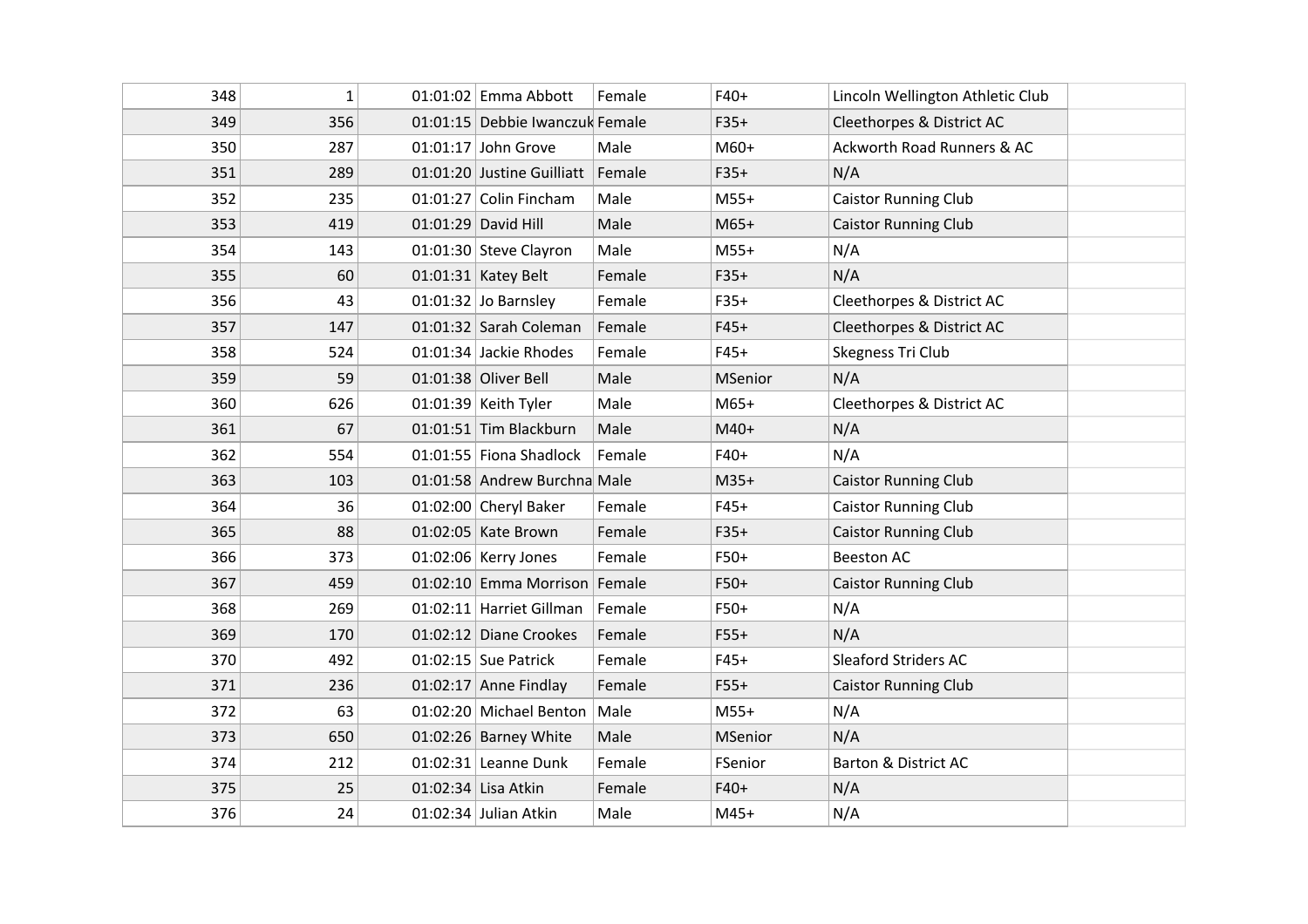| 377 | 265 | 01:02:37 Rebecca Gibbon Female   |        | $F35+$  | Lakeside Lincoln RC              |  |
|-----|-----|----------------------------------|--------|---------|----------------------------------|--|
| 378 | 647 | $01:02:38$ Rebecca Wells         | Female | FSenior | So Healthy                       |  |
| 379 | 327 | 01:02:39 Louise Hindmars Female  |        | $F50+$  | Barton & District AC             |  |
| 380 | 84  | 01:02:43 Sarah Breeds            | Female | $F45+$  | <b>Sleaford Striders AC</b>      |  |
| 381 | 705 | 01:02:45 James Mclaughli Male    |        | MSenior | N/A                              |  |
| 382 | 250 | 01:02:51 Peter Fulwood           | Male   | $M35+$  | <b>Skegness Coasters</b>         |  |
| 383 | 9   | 01:02:54 Emma Aldridge           | Female | $F45+$  | N/A                              |  |
| 384 | 587 | $01:02:57$ Shaun Stafford        | Male   | $M45+$  | <b>Sleaford Striders AC</b>      |  |
| 385 | 338 | $01:02:58$ David Hopper          | Male   | $M35+$  | N/A                              |  |
| 386 | 728 | 01:02:59 Phil Austin             | Male   | $M40+$  | Killamarsh Kestrels              |  |
| 387 | 713 | 01:03:02 Pete Kennedy            | Male   |         | N/A                              |  |
| 388 | 531 | 01:03:11 Charlotte Robins Female |        | $F35+$  | <b>Sleaford Striders AC</b>      |  |
| 389 | 463 | 01:03:23 Wayne Murtagh Male      |        | $M40+$  | City Of Hull AC                  |  |
| 390 | 288 | 01:03:27 John Guilliatt          | Male   | $M50+$  | N/A                              |  |
| 391 | 369 | 01:03:37 Michelle Jones          | Female | $F45+$  | <b>Caistor Running Club</b>      |  |
| 392 | 72  | 01:03:40 Joanna Bonehill         | Female | $F40+$  | Spa Steamers                     |  |
| 393 | 120 | 01:03:44 Janet Cawley            | Female | $F50+$  | Lincoln Wellington Athletic Club |  |
| 394 | 215 | $01:03:45$ Zoe East              | Female | FSenior | N/A                              |  |
| 395 | 320 | 01:03:45 Diana Hickling          | Female | $F35+$  | N/A                              |  |
| 396 | 505 | 01:03:48 Melanie Portlock Female |        | FSenior | Cleethorpes & District AC        |  |
| 397 | 504 | 01:03:48 Matthew Portlod Male    |        | $M40+$  | Wolds Veteran RC                 |  |
| 398 | 438 | 01:03:50 Andrew Mcbirnid Male    |        | $M40+$  | N/A                              |  |
| 399 | 629 | 01:03:52 Carrieanne Vaug Female  |        | FSenior | Caistor Running Club             |  |
| 400 | 52  | $01:03:52$ Sue Beever            | Female | $F45+$  | East Hull Harriers & AC          |  |
| 401 | 571 | 01:03:55   Mark Smith            | Male   | $M60+$  | Wolds Veteran RC                 |  |
| 402 | 126 | 01:03:56 Sarah Chapman   Female  |        | $F40+$  | N/A                              |  |
| 403 | 437 | $01:03:56$ Kim Mcbirnie          | Female | $F45+$  | <b>West Hull Ladies</b>          |  |
| 404 | 627 | $01:04:00$ Sally Uren            | Female | $F40+$  | N/A                              |  |
| 405 | 380 | 01:04:10 Catherine Kelsey Female |        | FSenior | N/A                              |  |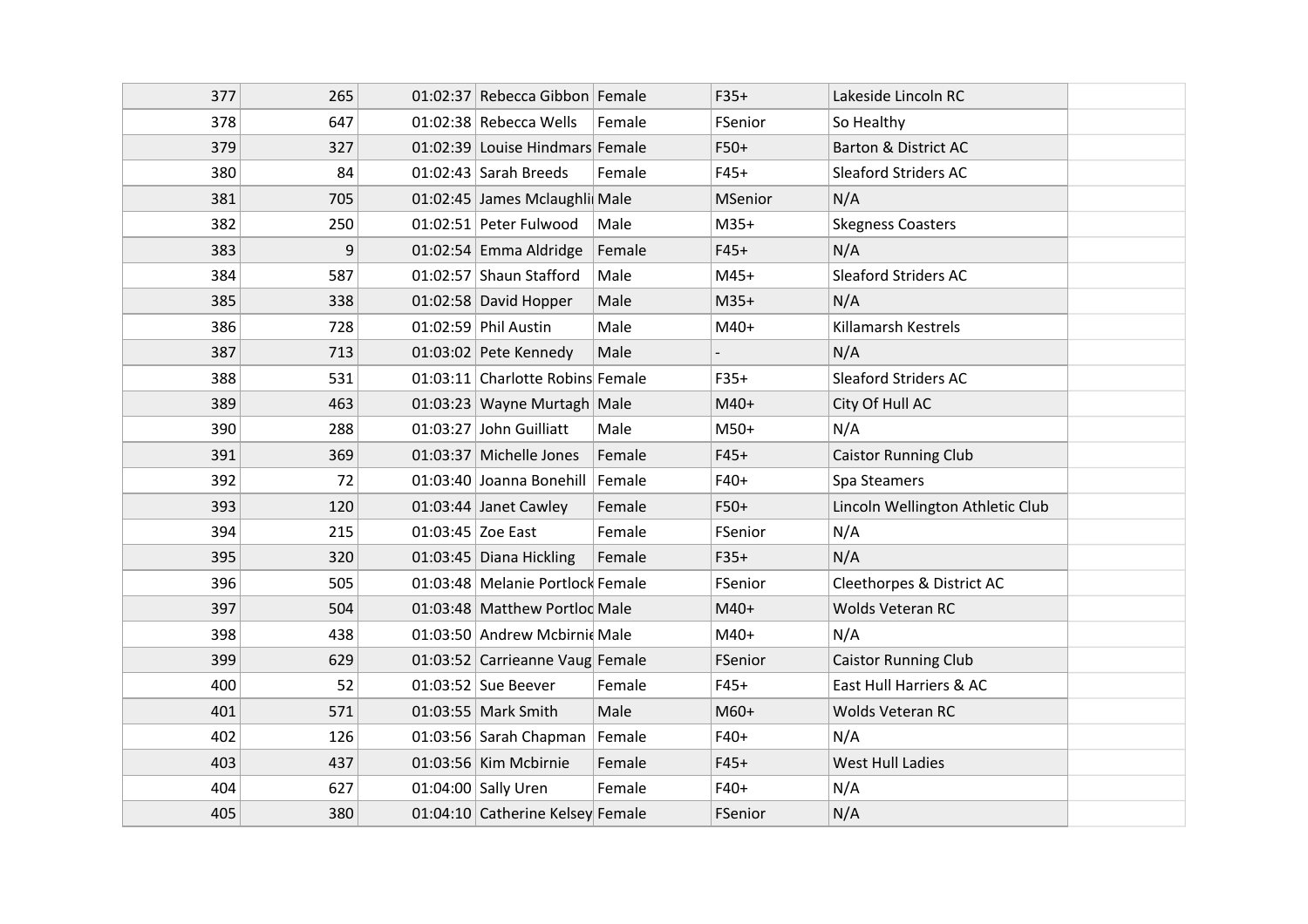| 406 | 666 | 01:04:30 Samantha Wisha Female    |        | $F40+$  | West Hull Ladies            |  |
|-----|-----|-----------------------------------|--------|---------|-----------------------------|--|
| 407 | 249 | $01:04:32$ David Freeman          | Male   | $M55+$  | Skegness Tri Club           |  |
| 408 | 608 | $01:04:36$ Teresa Thomas          | Female | $F45+$  | <b>Caistor Running Club</b> |  |
| 409 | 98  | 01:04:38 Alan Buckberry           | Male   | $M65+$  | <b>Sleaford Striders AC</b> |  |
| 410 | 230 | $01:04:40$ Claire Farrell         | Female | FSenior | Cleethorpes & District AC   |  |
| 411 | 50  | $01:04:48$ Elena Baxter           | Female | FSenior | N/A                         |  |
| 412 | 461 | 01:04:49 Karen Moulding Female    |        | $F55+$  | Louth AC                    |  |
| 413 | 494 | 01:04:50 Phil Pennington   Male   |        | $M35+$  | Lincoln & District Runners  |  |
| 414 | 534 | 01:04:50 Victoria Robinsol Female |        | $F35+$  | Cleethorpes & District AC   |  |
| 415 | 672 | $01:05:10$ Brad Worrell           | Male   | MSenior | <b>Chorlton Runners</b>     |  |
| 416 | 332 | 01:05:12 Lindsey Holmes           | Female | $F40+$  | <b>Witham Runners</b>       |  |
| 417 | 51  | 01:05:18 Jeanette Beer            | Female | $F55+$  | N/A                         |  |
| 418 | 630 | 01:05:20 Amie Venney              | Female | $F40+$  | N/A                         |  |
| 419 | 384 | 01:05:22 Mark Kidd                | Male   | $M50+$  | <b>Caistor Running Club</b> |  |
| 420 | 478 | 01:05:22 Meadow O'Conn Female     |        | FSenior | N/A                         |  |
| 421 | 641 | 01:05:22 Sara Webb                | Female | $F35+$  | N/A                         |  |
| 422 | 295 | 01:05:25 Gillian Halliwell        | Female | $F60+$  | Yorkshire Wolds Runners     |  |
| 423 | 519 | 01:05:26 Laura Reed               | Female | $F35+$  | Cleethorpes & District AC   |  |
| 424 | 244 | $01:05:32$ Emma Fosher            | Female | FSenior | Lakeside Lincoln RC         |  |
| 425 | 127 | 01:05:35 Caroline Charles Female  |        | $F40+$  | N/A                         |  |
| 426 | 634 | 01:05:38 Olivia Walker            | Female | FSenior | N/A                         |  |
| 427 | 599 | 01:08:38 Hayley Swallow           | Female | $F35+$  | N/A                         |  |
| 428 | 515 | 01:05:40 Kevin Quirke             | Male   | $M40+$  | N/A                         |  |
| 429 | 307 | 01:05:40 Becky Harrison           | Female | FSenior | N/A                         |  |
| 430 | 348 | 01:05:46 Dawn Hunt                | Female | $F40+$  | N/A                         |  |
| 431 | 308 | 01:05:55 Pamela Harrison Female   |        | $F50+$  | N/A                         |  |
| 432 | 467 | $01:06:01$ Lisa Musson            | Female | $F45+$  | Mablethorpe RC              |  |
| 433 | 247 | 01:06:02 Carolyn France           | Female | $F35+$  | N/A                         |  |
| 434 | 271 | 01:06:02 Joanne Goldby            | Female | $F50+$  | Barton & District AC        |  |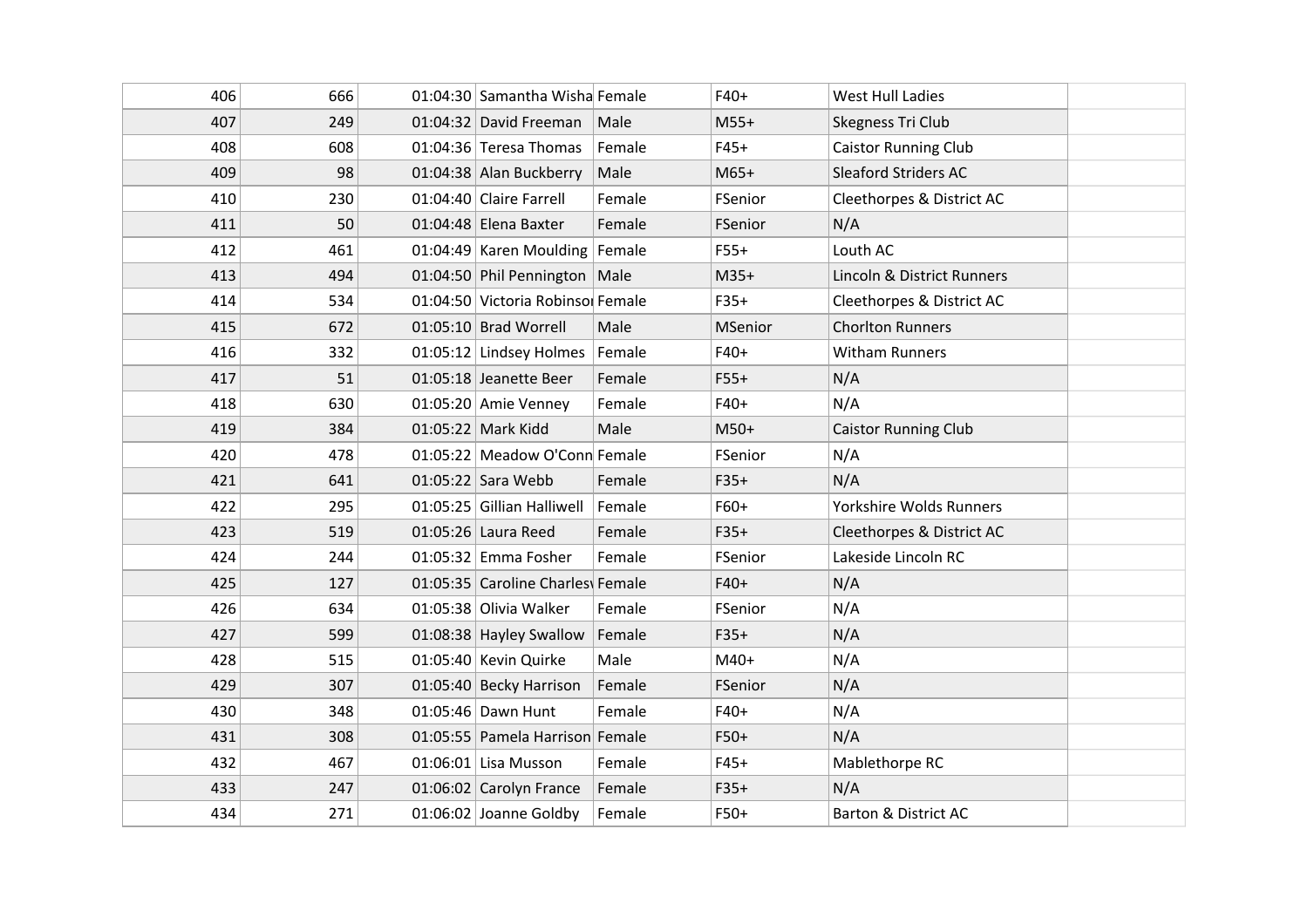| 435 | 136 | 01:06:03 Victoria Claricoal Female |        | FSenior        | N/A                              |  |
|-----|-----|------------------------------------|--------|----------------|----------------------------------|--|
| 436 | 300 | $01:06:08$ Maxine Hardey           | Female | $F40+$         | N/A                              |  |
| 437 | 11  | $01:06:12$ Sarah Allen             | Female | FSenior        | N/A                              |  |
| 438 | 207 | 01:06:16 Theresa Drewery Female    |        | $F45+$         | <b>Wolds Veteran RC</b>          |  |
| 439 | 270 | 01:06:16 Anne Gilroy               | Female | $F60+$         | Lincoln Wellington Athletic Club |  |
| 440 | 124 | 01:06:22 Laura Chapman             | Female | FSenior        | N/A                              |  |
| 441 | 125 | 01:06:22 Gary Chapman              | Male   | MSenior        | N/A                              |  |
| 442 | 128 | 01:06:27 Chris Charleswor Male     |        | $M35+$         | Caistorways                      |  |
| 443 | 381 | 01:06:29 Helen Kennedy             | Female | $F45+$         | <b>Skegness Coasters</b>         |  |
| 444 | 111 | $01:06:31$ Sally Cadle             | Female | $F45+$         | Skegness & District Running Club |  |
| 445 | 406 | 01:06:42 Tracey Lince              | Female | $F45+$         | Barton & District AC             |  |
| 446 | 745 | 01:06:53 Janet Harter              | Female | $F55+$         | N/A                              |  |
| 447 | 683 | 01:06:56 Adrian Joyce              | Female | F.             | <b>Caistor Running Club</b>      |  |
| 448 | 695 | 01:06:58 Rebecca Taylor            | Female | FSenior        | N/A                              |  |
| 449 | 318 | $01:06:58$ Katy Hewis              | Female | $F45+$         | <b>Caistor Running Club</b>      |  |
| 450 | 474 | $01:07:04$ Sean North              | Male   | <b>MSenior</b> | N/A                              |  |
| 451 | 245 | 01:07:07 Helen Foulston            | Female | $F40+$         | Barton & District AC             |  |
| 452 | 85  | $01:07:09$ Ben Briggs              | Male   | $M35+$         | Cleethorpes & District AC        |  |
| 453 | 703 | $01:07:15$ Rani Sinniah            | Female | $F60+$         | Stragglers                       |  |
| 454 | 110 | $01:07:17$ Claire Byatt            | Female | $F40+$         | <b>Caistor Running Club</b>      |  |
| 455 | 516 | 01:07:19 Anne Rae                  | Female | $F40+$         | <b>Caistor Running Club</b>      |  |
| 456 | 590 | $01:07:21$ Ruth Stewart            | Female | $F45+$         | N/A                              |  |
| 457 | 119 | 01:07:25 Helen Cawkwell            | Female | $F45+$         | Barton & District AC             |  |
| 458 | 510 | 01:07:26 John Pritchett            | Male   | $M50+$         | East Hull Harriers & AC          |  |
| 459 | 75  | 01:07:26 Kerry Boothby             | Female | $F40+$         | N/A                              |  |
| 460 | 602 | 01:07:32 Ruth Tattershall          | Female | FSenior        | N/A                              |  |
| 461 | 198 | 01:07:38 Caroline Dixon            | Female | $F40+$         | <b>Caistor Running Club</b>      |  |
| 462 | 33  | $01:07:41$ Ian Bailey              | Male   | $M55+$         | <b>Skegness Coasters</b>         |  |
| 463 | 79  | 01:07:46 Emma Bradbury Female      |        | $F50+$         | <b>Caistor Running Club</b>      |  |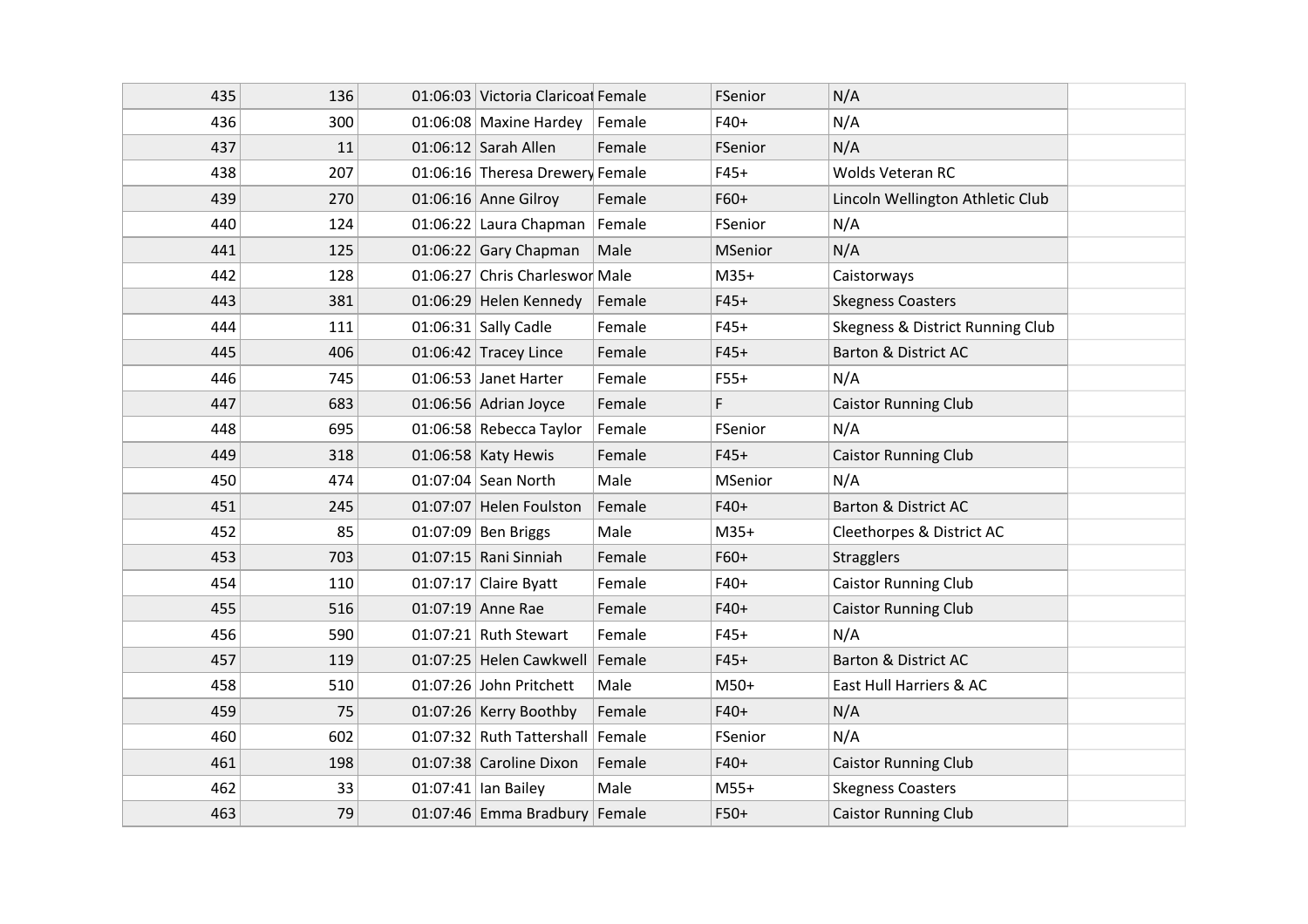| 464 | 436 | 01:07:48 Grant Mcbain            | Male   | $M45+$  | N/A                              |  |
|-----|-----|----------------------------------|--------|---------|----------------------------------|--|
| 465 | 535 | 01:07:50 Louise Robinson Female  |        | $F35+$  | N/A                              |  |
| 466 | 624 | 01:07:53 Annemarie Turn Female   |        | $F50+$  | Barton & District AC             |  |
| 467 | 585 | 01:07:58 Hilary Speller          | Female | $F50+$  | Skegness & District Running Club |  |
| 468 | 640 | 01:08:00 Fiona Watson            | Female | $F60+$  | N/A                              |  |
| 469 | 310 | 01:08:10 Christa Haslam          | Female | $F40+$  | N/A                              |  |
| 470 | 538 | 01:08:10 Helen Roe               | Female | $F45+$  | N/A                              |  |
| 471 | 432 | 01:08:14 Tamzen Maslin           | Female | $F35+$  | <b>Fitmums And Friends</b>       |  |
| 472 | 706 | $01:08:19$ Trudi Harries         | Female | $F45+$  | N/A                              |  |
| 473 | 707 | 01:08:23 Fiona Lapworth          | Female | $F45+$  | N/A                              |  |
| 474 | 161 | $01:08:31$ Pat Cowie             | Female | $F60+$  | <b>Caistor Running Club</b>      |  |
| 475 | 477 | $01:08:31$ Dawn Oades            | Female | $F40+$  | N/A                              |  |
| 476 | 141 | 01:08:36 Daniel Clarke           | Male   | M40+    | N/A                              |  |
| 477 | 704 | 01:08:38 Helen Mclaughlir Female |        | $F45+$  | N/A                              |  |
| 478 | 253 | 01:08:40 Peter Fytche            | Male   | $M35+$  | N/A                              |  |
| 479 | 259 | 01:08:42 Ruth George             | Female | $F35+$  | Barton & District AC             |  |
| 480 | 61  | $01:08:45$ Neil Bennett          | Male   | $M55+$  | N/A                              |  |
| 481 | 293 | 01:08:56 Lucy Hall               | Female | $F40+$  | Cleethorpes & District AC        |  |
| 482 | 294 | 01:08:59 Hannah Haller           | Female | FSenior | N/A                              |  |
| 483 | 548 | 01:08:59 Carla Sass              | Female | FSenior | <b>Caistor Running Club</b>      |  |
| 484 | 375 | 01:08:59 Ronnie Jorgense Male    |        | $M35+$  | N/A                              |  |
| 485 | 374 | 01:09:00 Sarah Jorgensen Female  |        | $F35+$  | <b>Notts Women Runners</b>       |  |
| 486 | 440 | 01:09:21 Tracie Mcguire          | Female | $F45+$  | <b>Caistor Running Club</b>      |  |
| 487 | 132 | 01:09:37 Luke Chesman            | Male   | MSenior | N/A                              |  |
| 488 | 434 | $01:09:40$ Chris Mather          | Male   | $M40+$  | Caistor Running Club             |  |
| 489 | 169 | $01:09:40$ Julie Croft           | Female | $F50+$  | <b>Skegness Coasters</b>         |  |
| 490 | 552 | 01:09:50 Katie Scutt             | Female | FSenior | LincsQuad                        |  |
| 491 | 363 | 01:09:54 Alison Jenkins          | Female | $F40+$  | N/A                              |  |
| 492 | 227 | 01:09:55 Rachel Eyre             | Female | $F45+$  | N/A                              |  |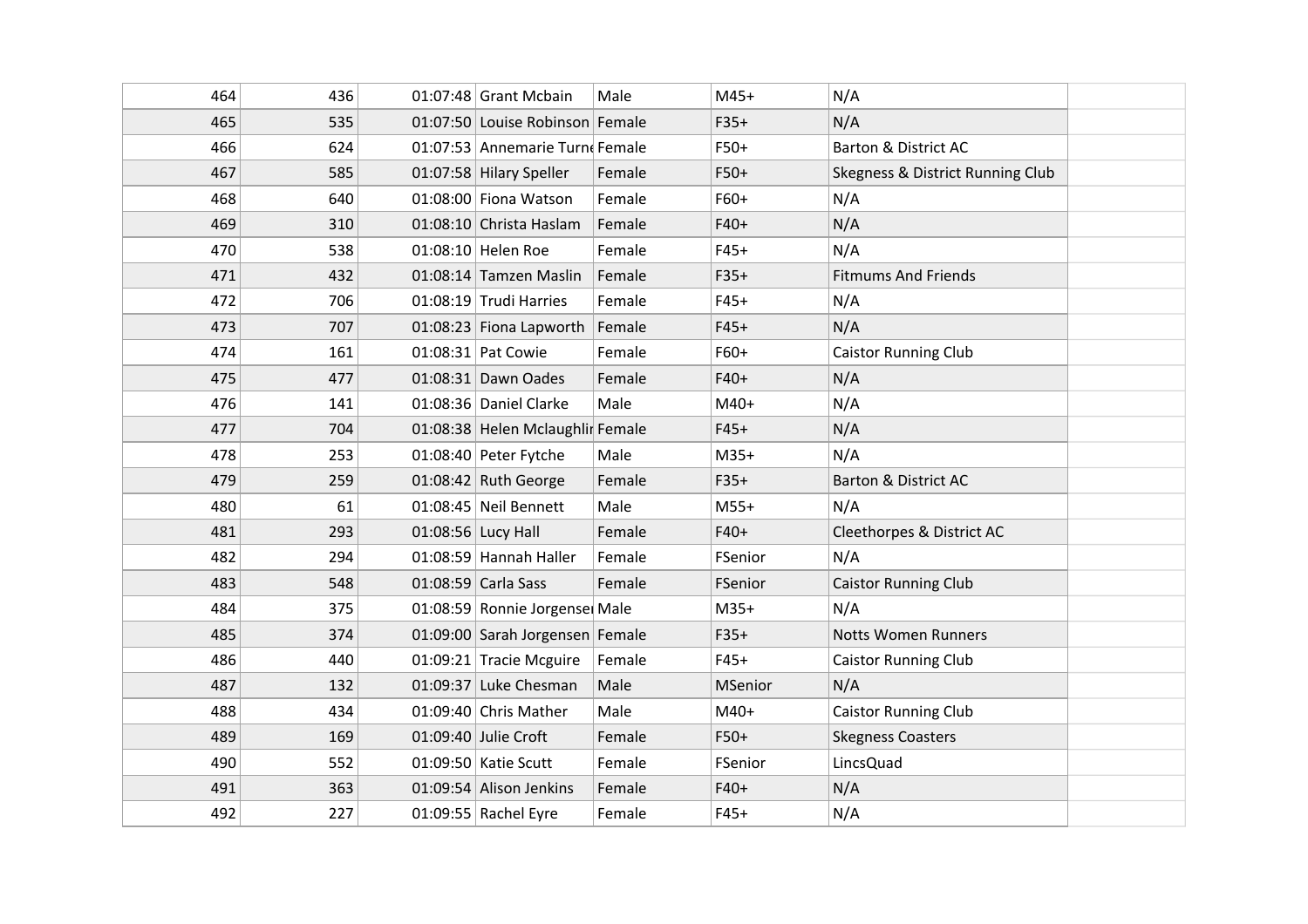| 493 | 659 | 01:10:00 Sahata Williams Female   |        | FSenior        | Holme Pierrepont RC             |  |
|-----|-----|-----------------------------------|--------|----------------|---------------------------------|--|
| 494 | 417 | 01:10:21 John Lynskey             | Male   | $M40+$         | N/A                             |  |
| 495 | 167 | 01:10:21 Catherine Crease Female  |        | $F35+$         | N/A                             |  |
| 496 | 313 | 01:10:25 Darren Hebden            | Male   | $M45+$         | N/A                             |  |
| 497 | 732 | 01:10:27 Robert Walsh             | Male   | $M45+$         | N/A                             |  |
| 498 | 733 | 01:10:27 Tracey Walsh             | Female | $F45+$         | N/A                             |  |
| 499 | 76  | 01:10:28 Glyn Botfield            | Male   | M60+           | North Derbyshire RC             |  |
| 500 | 38  | 01:10:34 Jacqueline Bancr Female  |        | $F50+$         | <b>Caistor Running Club</b>     |  |
| 501 | 699 | 01:10:40 Jessica Gibson           | Female | FSenior        | N/A                             |  |
| 502 | 69  | $01:10:47$ Jo-Mo Ramsay           | Female | $F45+$         | <b>Caistor Running Club</b>     |  |
| 503 | 21  | 01:10:49 Mark Arnot               | Male   | $M45+$         | <b>Sleaford Striders AC</b>     |  |
| 504 | 102 | $01:10:55$ Mandy Bunce            | Female | $F45+$         | <b>Caistor Running Club</b>     |  |
| 505 | 171 | 01:11:21 Alan Crookes             | Male   | M60+           | N/A                             |  |
| 506 | 372 | $01:11:29$ Sophie Jones           | Female | FSenior        | N/A                             |  |
| 507 | 502 | 01:11:34 Marcus Plume             | Male   | $M40+$         | <b>Caistor Running Club</b>     |  |
| 508 | 724 | 01:11:34 Sophie Thornley Female   |        | FSenior        | <b>Caistor Running Club</b>     |  |
| 509 | 708 | 01:11:34 Phillippa Thornle Female |        | $F50+$         | N/A                             |  |
| 510 | 710 | $01:11:45$ Wendy Brook            | Female | $F50+$         | <b>Acre Street Runners</b>      |  |
| 511 | 420 | $01:11:47$ Leah Maddison          | Female | <b>FSenior</b> | <b>Caistor Running Club</b>     |  |
| 512 | 383 | $01:11:47$ Lisa Kidd              | Female | $F40+$         | Caistor Running Club            |  |
| 513 | 290 | 01:12:00 Rachel Haldenby Female   |        | $F45+$         | Gainsborough Morton Striders AC |  |
| 514 | 441 | 01:12:00 Leanne Mchugh Female     |        | $F40+$         | N/A                             |  |
| 515 | 709 | $01:12:06$ Julie Clough           | Female | $F50+$         | <b>Acre Street Runners</b>      |  |
| 516 | 403 | $01:12:22$ Adam Lewis             | Male   | <b>MSenior</b> | N/A                             |  |
| 517 | 220 | 01:12:22 Nicola Edwards           | Female | $F45+$         | N/A                             |  |
| 518 | 682 | $01:12:28$ Lydia Walton           | Female | F              | <b>Caistor Running Club</b>     |  |
| 519 | 180 | 01:12:30 Tracey Cutts             | Female | $F40+$         | Gainsborough Morton Striders AC |  |
| 520 | 12  | 01:12:38 Louise Allison           | Female | $F40+$         | N/A                             |  |
| 521 | 541 | $01:12:47$ Lindsey Rudd           | Female | $F35+$         | <b>Caistor Running Club</b>     |  |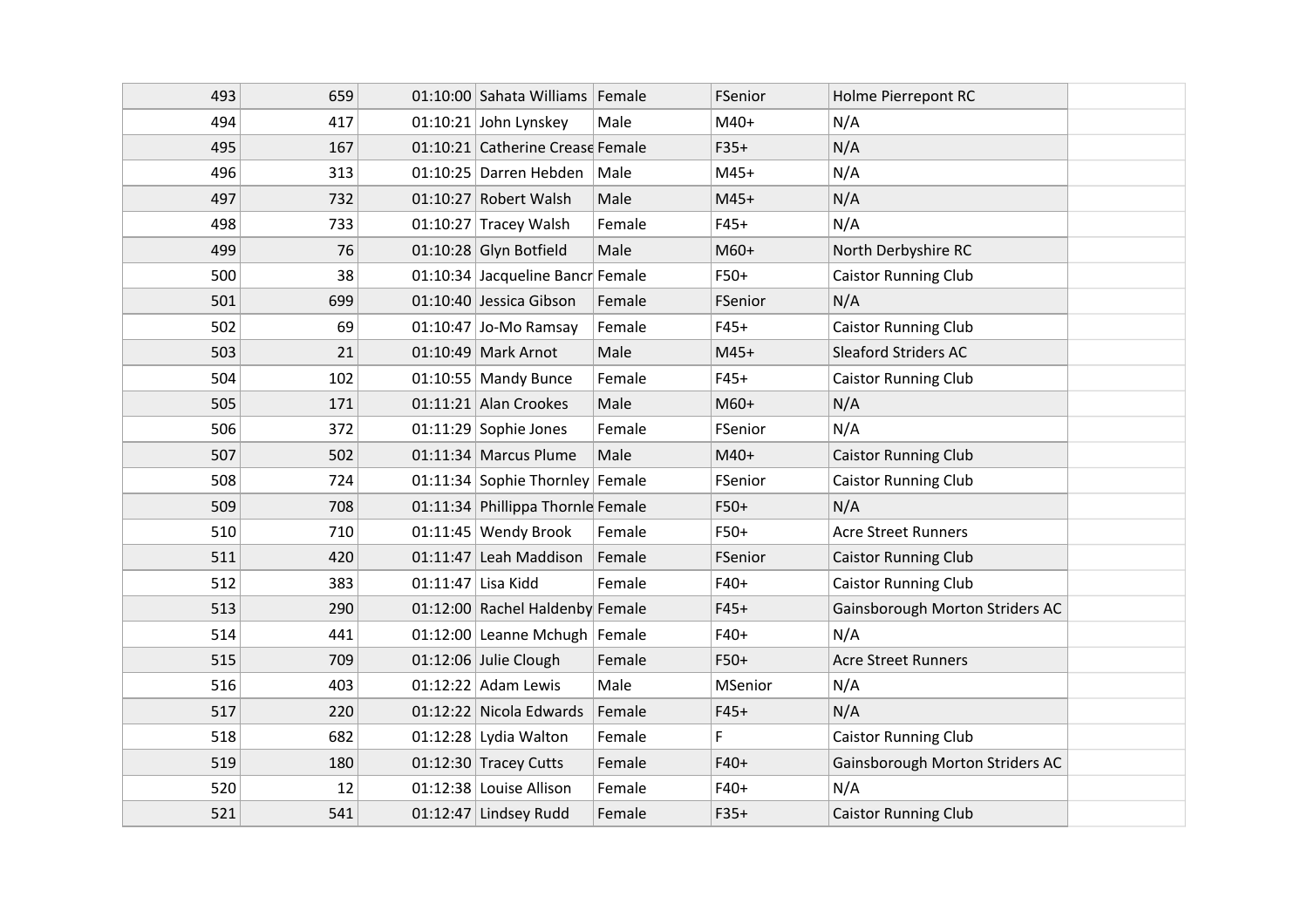| 522 | 700 | 01:12:48 Nikki Logan              | Female | $F35+$      | N/A                             |  |
|-----|-----|-----------------------------------|--------|-------------|---------------------------------|--|
| 523 | 284 | $01:12:49$ Katie Griffiths        | Female | $F45+$      | N/A                             |  |
| 524 | 382 | 01:12:52 Debbie Kew               | Female | $F50+$      | Mablethorpe RC                  |  |
| 525 | 223 | $01:12:52$ Selina Elson           | Female | $F50+$      | Mablethorpe RC                  |  |
| 526 | 450 | $01:12:56$ Jim Millar             | Male   | $M50+$      | <b>Sleaford Striders AC</b>     |  |
| 527 | 444 | $01:12:57$ Ian Mcnamara           | Male   | $M40+$      | Wolds Veteran RC                |  |
| 528 | 518 | 01:13:00 Stuart Reddy             | Male   | $M45+$      | <b>Wolds Veteran RC</b>         |  |
| 529 | 339 | 01:13:00   Imogen Horton          | Female | <b>FU18</b> | N/A                             |  |
| 530 | 609 | $01:13:04$ Tina Thomas            | Female | $F60+$      | <b>Caistor Running Club</b>     |  |
| 531 | 547 | 01:13:06 Katie Sargeant           | Female | FSenior     | <b>Caistor Running Club</b>     |  |
| 532 | 343 | 01:13:08 Davina Houlton           | Female | $F35+$      | N/A                             |  |
| 533 | 555 | $01:13:08$ Joanne Sharp           | Female | $F35+$      | N/A                             |  |
| 534 | 454 | 01:13:09 Abigail Morgan           | Female | FSenior     | <b>Hornsea Harriers</b>         |  |
| 535 | 17  | 01:13:14 Tracey Andrews Female    |        | $F40+$      | <b>Caistor Running Club</b>     |  |
| 536 | 485 | 01:13:16 Clare Papworth           | Female | $F40+$      | Barton & District AC            |  |
| 537 | 15  | $01:13:17$ Susan Ancliffe         | Female | $F55+$      | <b>Caistor Running Club</b>     |  |
| 538 | 517 | 01:13:22 John Raftery             | Male   | $M50+$      | N/A                             |  |
| 539 | 278 | 01:13:33 Jackie Green             | Female | $F45+$      | N/A                             |  |
| 540 | 514 | 01:13:39 Megan Quickfall Female   |        | FSenior     | N/A                             |  |
| 541 | 219 | 01:13:42 Rachael Edwards Female   |        | $F45+$      | <b>Caistor Running Club</b>     |  |
| 542 | 344 | 01:13:42 Alison Howe              | Female | $F40+$      | Gainsborough Morton Striders AC |  |
| 543 | 178 | 01:13:42 Claire Cutts             | Female | $F40+$      | Gainsborough Morton Striders AC |  |
| 544 | 86  | 01:13:52 Linda Bristow Tyl Female |        | $F65+$      | Cleethorpes & District AC       |  |
| 545 | 49  | 01:13:58 Debbie Batty             | Female | $F45+$      | N/A                             |  |
| 546 | 725 | 01:14:03 Jessica Darnell          | Female | FSenior     | N/A                             |  |
| 547 | 142 | 01:14:09 Carla Clarkson           | Female | $F40+$      | <b>Caistor Running Club</b>     |  |
| 548 | 237 | 01:14:12 Sally Fisher             | Female | $F45+$      | N/A                             |  |
| 549 | 680 | $01:14:13$ Kath Young             | Female | $F65+$      | <b>Caistor Running Club</b>     |  |
| 550 | 213 | 01:14:18 Stephanie Dupra Female   |        | $F40+$      | <b>Caistor Running Club</b>     |  |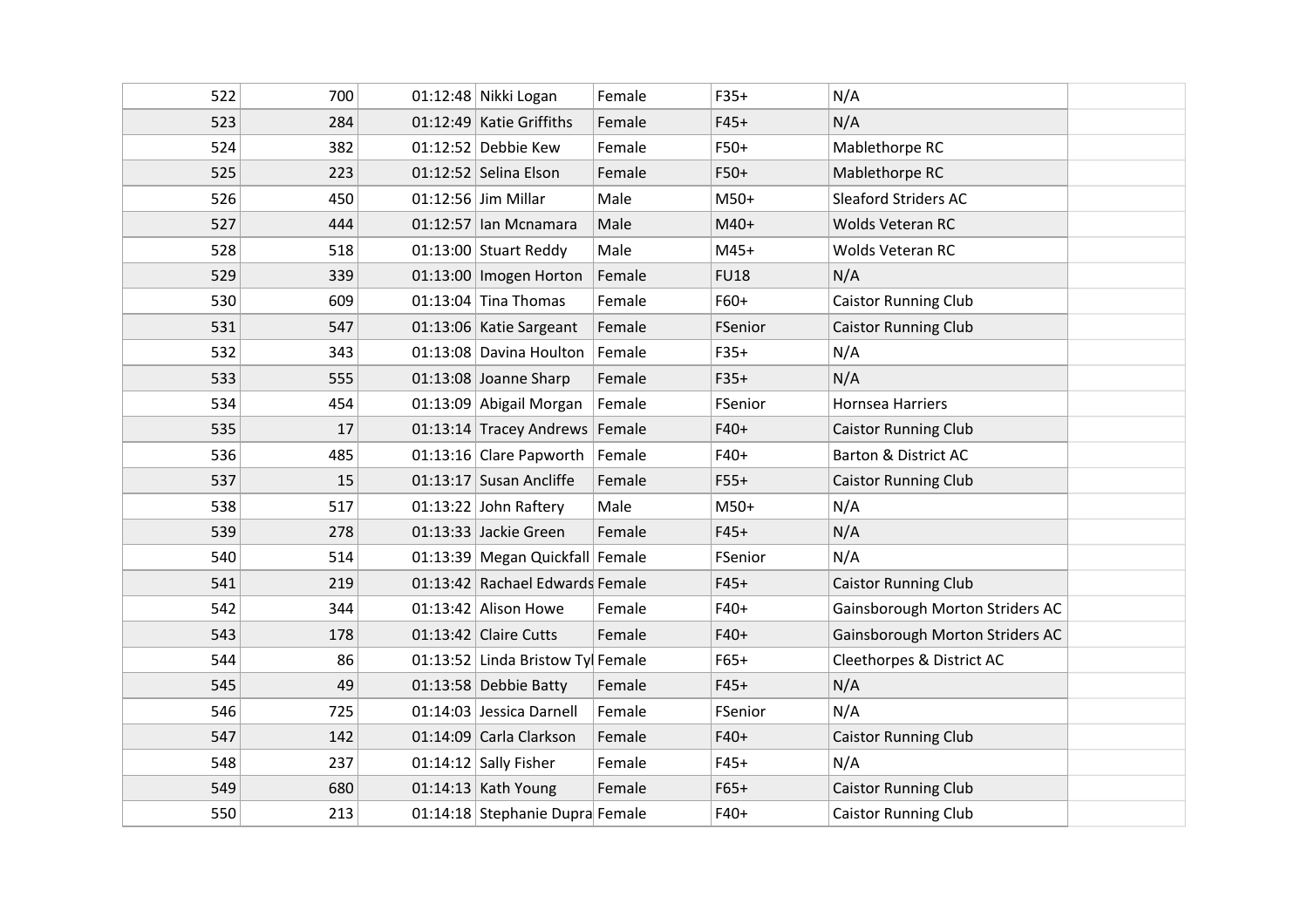| 551 | 543 | $01:14:38$ Jon Sachro            | Male   | <b>MSenior</b> | <b>Fitmums And Friends</b>  |  |
|-----|-----|----------------------------------|--------|----------------|-----------------------------|--|
| 552 | 360 | 01:14:49 Kerry Jackson           | Female | $F35+$         | N/A                         |  |
| 553 | 64  | 01:14:52 Leanne Biggs            | Female | $F35+$         | N/A                         |  |
| 554 | 460 | 01:14:54 Angela Morton           | Female | $F40+$         | N/A                         |  |
| 555 | 653 | 01:15:15 Suzanne Whitesi Female  |        | $F50+$         | Vegan Runners UK            |  |
| 556 | 262 | 01:15:18 Eleanor Georgiou Female |        | FSenior        | Barton & District AC        |  |
| 557 | 488 | 01:15:37 Joanne Parker           | Female | $F35+$         | N/A                         |  |
| 558 | 557 | $01:15:47$ Mark Shaw             | Male   | $M50+$         | <b>Skegness Coasters</b>    |  |
| 559 | 94  | 01:15:47 Sarah Brown             | Female | FSenior        | N/A                         |  |
| 560 | 744 | 01:15:49 Margaret Clarke Female  |        | $F45+$         | N/A                         |  |
| 561 | 8   | $01:17:43$ Amy Aistrop           | Female | $F40+$         | N/A                         |  |
| 562 | 528 | 01:18:01 Alison Robbins          | Female | $F40+$         | <b>Sleaford Striders AC</b> |  |
| 563 | 131 | 01:18:06 Sharron Cheesen Female  |        | $F45+$         | N/A                         |  |
| 564 | 130 | 01:18:06 Justin Cheesema Male    |        | $M45+$         | N/A                         |  |
| 565 | 29  | $01:18:09$ Kate Austin           | Female | $F35+$         | Killamarsh Kestrels         |  |
| 566 | 719 | $01:18:21$ Ava Hodson            | Female | FSenior        | N/A                         |  |
| 567 | 717 | 01:18:22 Mark Hodson             | Male   | $M55+$         | <b>Caistor Running Club</b> |  |
| 568 | 507 | 01:18:23 Alison Potts            | Female | $F40+$         | Cleethorpes & District AC   |  |
| 569 | 598 | 01:18:26 Laura Sutherland Female |        | FSenior        | <b>Caistor Running Club</b> |  |
| 570 | 165 | $01:18:26$ Fiona Craig           | Female | $F35+$         | Caistor Running Club        |  |
| 571 | 721 | $01:19:01$ Cara Dixon            | Female | $F45+$         | Mablethorpe RC              |  |
| 572 | 738 | $01:19:19$ Kate Bartlett         | Female | $F55+$         | <b>Caistor Running Club</b> |  |
| 573 | 718 | 01:19:19 Jo Hodson               | Female | $F50+$         | N/A                         |  |
| 574 | 334 | $01:19:36$ Karl Holmes           | Male   | $M50+$         | Cleethorpes & District AC   |  |
| 575 | 150 | 01:20:16 Jill Commander          | Female | $F60+$         | <b>Caistor Running Club</b> |  |
| 576 | 100 | 01:20:35 Penny Bullimore Female  |        | $F65+$         | <b>Caistor Running Club</b> |  |
| 577 | 139 | 01:20:37 Sean Clark              | Male   | $M50+$         | N/A                         |  |
| 578 | 299 | 01:20:48 Paul Harby              | Male   | $M50+$         | <b>Fitmums And Friends</b>  |  |
| 579 | 319 | 01:20:52 Michelle Hewsor Female  |        | FSenior        | <b>Caistor Running Club</b> |  |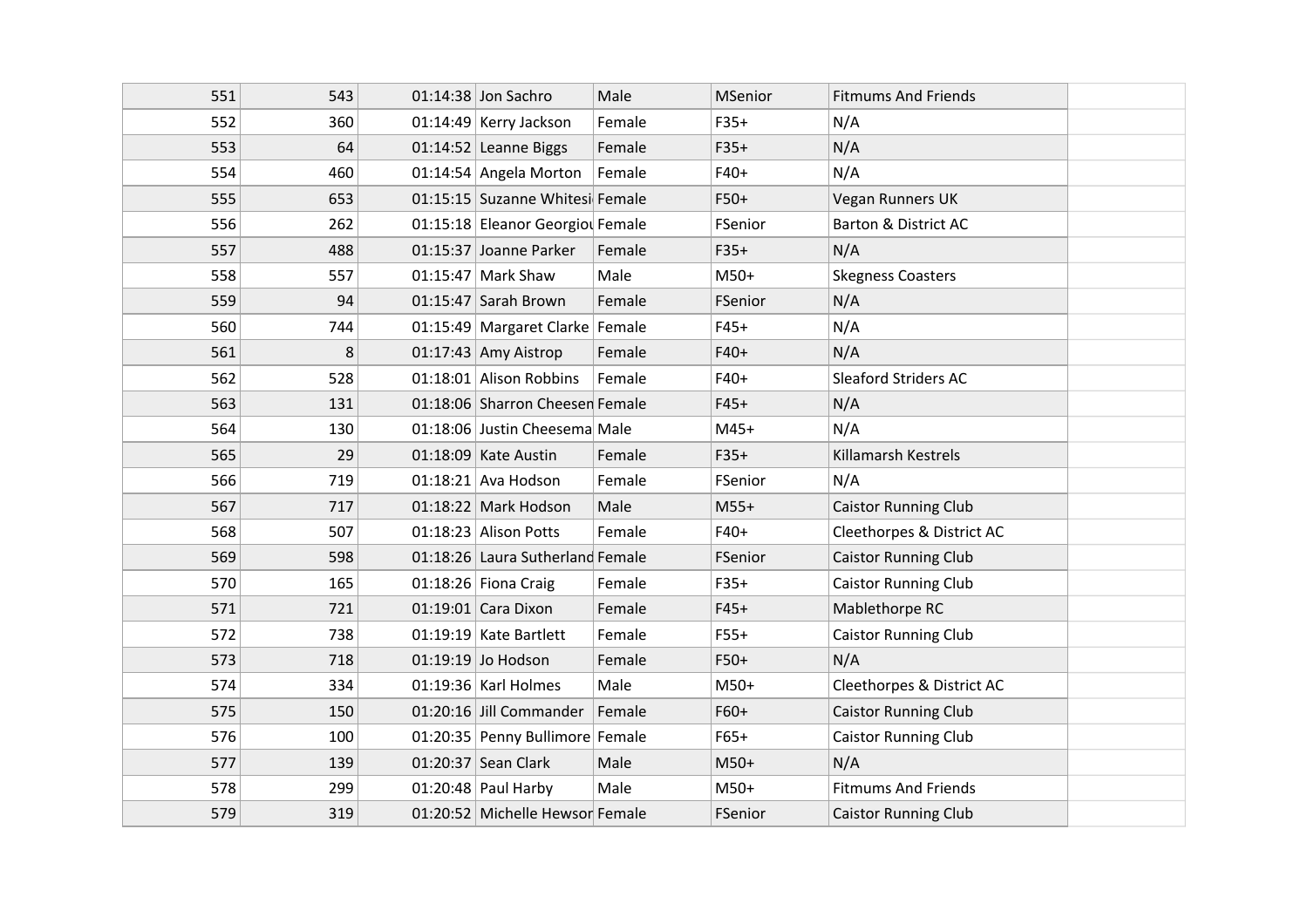| 580 | 668 | 01:22:09 Clare Wood             | Female | $F35+$  | <b>Methley Striders</b>     |  |
|-----|-----|---------------------------------|--------|---------|-----------------------------|--|
| 581 | 112 | 01:22:33 Jo Calaby              | Female | $F45+$  | N/A                         |  |
| 582 | 362 | $01:23:59$ Helen Jarvis         | Female | $F50+$  | N/A                         |  |
| 583 | 521 | $01:23:59$ Kim Render           | Female | FSenior | N/A                         |  |
| 584 | 500 | 01:24:04 Melony Pixsley         | Female | FSenior | N/A                         |  |
| 585 | 425 | $01:24:10$ Kathy Mannion        | Female | FSenior | Vegan Runners UK            |  |
| 586 | 586 | 01:24:21 Sarah Spencer          | Female | $F45+$  | Cleethorpes & District AC   |  |
| 587 | 257 | 01:25:08 Andrew Gardine Male    |        | $M40+$  | <b>Caistor Running Club</b> |  |
| 588 | 654 | 01:25:09 Stephen Whittor Male   |        | $M50+$  | N/A                         |  |
| 589 | 667 | 01:25:19 Elizabeth Wood Female  |        | $F55+$  | <b>Caistor Running Club</b> |  |
| 590 | 140 | 01:25:19 Katrina Clark          | Female | $F55+$  | <b>Caistor Running Club</b> |  |
| 591 | 416 | 01:25:52 Emma Lynskey           | Female | $F40+$  | N/A                         |  |
| 592 | 337 | $01:26:33$ Tulin Hope           | Female | $F50+$  | <b>Caistor Running Club</b> |  |
| 593 | 615 | 01:26:33 Jade Thompson   Female |        | FSenior | <b>Caistor Running Club</b> |  |
| 594 | 452 | 01:26:33 Rosemary Moore Female  |        | $F65+$  | Vegan Runners UK            |  |
| 595 | 216 | 01:26:33 Jayne Eaton            | Female | $F50+$  | Vegan Runners UK            |  |
| 596 | 684 | $01:26:33$ Jo Parsons           | Female | $F55+$  | <b>Caistor Running Club</b> |  |
| 597 | 489 | 01:26:46 Lesley Parker          | Female | $F45+$  | <b>Caistor Running Club</b> |  |
| 598 | 501 | 01:26:46 Jenni Plume            | Female | $F40+$  | <b>Caistor Running Club</b> |  |
| 599 | 155 | 01:26:48 Catherine Coope Female |        | $F45+$  | Barton & District AC        |  |
| 600 | 389 | 01:28:08 Olivia Kuc             | Female | FSenior | Barton & District AC        |  |
| 601 | 376 | 01:28:17 Ros Kane               | Female | $F50+$  | N/A                         |  |
| 602 | 487 | 01:28:17 Claire Parker          | Female | $F50+$  | <b>Skegness Coasters</b>    |  |
| 603 | 286 | $01:28:49$ Susan Grove          | Female | $F45+$  | Ackworth Road Runners & AC  |  |
| 604 | 386 | 01:29:31 Pam Kirk               | Female | $F40+$  | <b>Barnsley Harriers</b>    |  |
| 605 | 508 | 01:30:57 Ted Preston            | Male   | $M65+$  | <b>Sleaford Striders AC</b> |  |
| 606 | 690 | 01:30:57 Liz Short              | Female | $F40+$  | <b>Caistor Running Club</b> |  |
| 607 | 689 | 01:31:12 Cheryl Moor            | Female | $F55+$  | <b>Caistor Running Club</b> |  |
| 608 | 55  | 01:31:52 Victoria Bell          | Female | $F45+$  | Vegan Runners UK            |  |